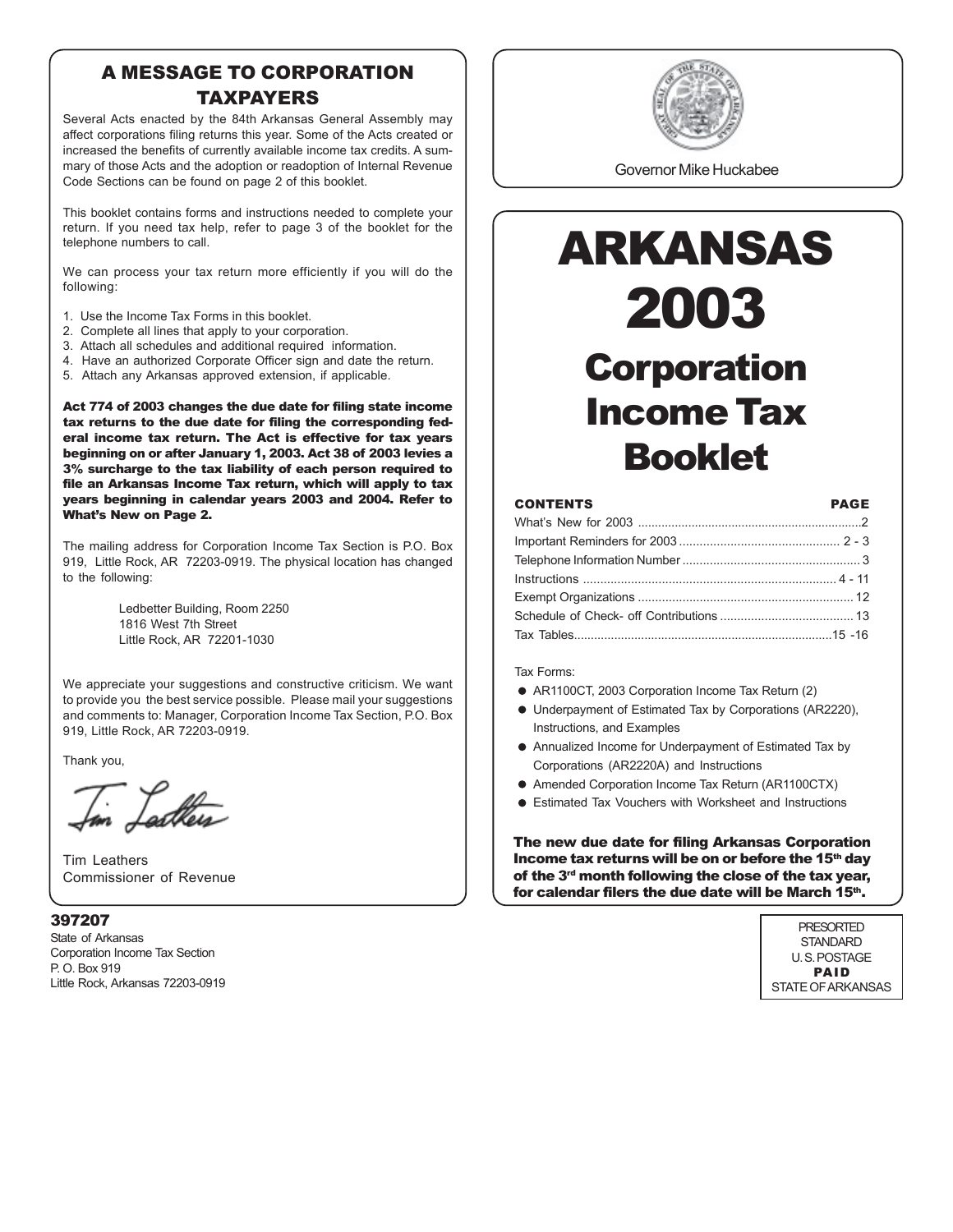## WHAT'S NEW FOR 2003

- 1. Act 38 of 2003 amends Arkansas Title 26, Chapter 51, Subchapter 2, to levy a 3% income tax surcharge , in addition to the tax levied by ACA 26-51-201 through 26-51-206, 26-51-301 and 26-51-302. The surcharge will apply to the tax liability of every person required to file an Arkansas income tax return. This Act shall apply to tax years beginning in calendar years 2003 and 2004.
- 2. Act 182 of 2003 The Consolidated Incentive Act, amends Arkansas Code Title 15, Chapter 4 to provide various economic development incentives for the creation of jobs and economic opportunity. The Act is effective March 3, 2003. Refer to Pages 6 through 9.
- 3. Act 214 of 2003 amends ACA 26-18-307(a) to eliminate the requirement of certified or registered mail for final notices of assessment. The Act is effective February 26, 2003.
- 4. Act 218 of 2003 readopts federal law regarding the taxation of various retirement savings accounts, plans and programs and amends ACA 26-51- 414 concerning the income tax treatment of deferred compensation plans and ACA 26-51-448 concerning the income treatment of educational individual retirement accounts. The Act applies to tax returns filed for tax years beginning on or after January 1, 2002.
- 5. Act 279 of 2003 amends Arkansas Title 26, Chapter 35 to allow for donation of part or all of a taxpayer's refund to the Baby Sharon Catastrophic Illness Grant Program Trust Fund. The Act is effective for tax years beginning on or after January 1, 2003. Refer to Schedule of Check Off Contributions, Page 13.
- 6. Act 336 of 2003 amends ACA 26-51-436(5) to readopt current Internal Revenue Code provisions for deductions for contributions to Medical Savings Accounts. The Act applies to tax years beginning on or after January 1, 2003.
- 7. Act 598 of 2003 authorizes the Arkansas Soil and Water Conservation Commission to issue Revenue Bonds that are exempt from all state and municipal taxes and to repeal the authority to issue Revenue Bonds under ACA 15-22-508 through ACA 15-22-510. Amends ACA 15-22-512 to remove the exemption for interest on Revenue Bonds. The Act is effective July 16, 2003.
- 8. Act 609 of 2003 amends the Arkansas Workforce Training Act (ACA 6-50- 702, ACA 6-50-704(b). The Act is effective July 16, 2003. Refer to Page 8.
- 9. Act 610 of 2003 allows the establishment of the Arkansas Disclaimer of Property Interest Act repealing ACA 28-2-101 through 28-2-109. The Act is effective September 1, 2003.
- 10. Act 663 of 2003 amends Arkansas law to adopt recent changes to the income tax provisions of the Internal Revenue Code, Sections 117,127,131,132, 135,137,529, Subchapter S, Sections 21,23,151(c)(6),220,221 and 1042. (ACA 6-84-111, ACA 26-51-404, ACA 26-51-409, ACA 26-51-414, ACA 26- 51-423, ACA 26-51-436, ACA 26-51-445, ACA 26-51-501, ACA 26-51-502). The Act applies to tax years beginning on or after January 1, 2003.
- 11. Act 774 of 2003 changes the due date for filing State income tax returns to the due date for filing the corresponding Federal income tax return. The Act amends ACA 7-6-222, ACA 26-51-806(a)-807(b), ACA 26-51-911(c) and ACA 26-51-913(a) regarding declarations of estimated Arkansas income tax. The Act applies to tax years beginning on or after January 1, 2003. Refer to Page 4.
- 12. Act 857 of 2003 amends ACA 26-51-815(d) to revise certain definitions in the provisions concerning computing capital gains and losses. The Act is effective July 16, 2003.
- 13. Act 860 of 2003 amends the Arkansas Capital Development Corporation Act (ACA 15-4-1001-15-4-1030) to include additional business entities and to reinstate income tax credits for investors that purchase equity interests in a capital development company. The Act is effective July 1, 2003.
- 14. Act 965 of 2003 amends ACA 4-32-1313 and ACA 26-51-802 regarding the income taxation of Limited Liability Companies and Partnerships to be classified and taxed in the same manner for Arkansas income tax purposes as for federal income tax returns. Thereby following federal "check the box" rules. The Act is effective for tax years beginning on or after January 1, 2003.
- 15. Act 993 amends ACA 26- 51-511 to provide economic stimulus to the coal mining industry by allowing a tax credit against the income or premium tax. The Act applies to tax years beginning on or after January 1, 2004.
- 16. Act 1084 of 2003 amends ACA 26-18-208(9) to impose a penalty of 10% of the amount of the draft or \$20, whichever is greater for making incomplete electronic payment of taxes, licenses or fees. The Act is effective July 4, 2003.
- 17. Act 1085 of 2003 permits the recovery of lien release fees. Amends ACA 26- 18-701 concerning the filing of certificates of indebtedness and the collection of delinquent taxes, and 26-18-706 concerning the release of property from lien. The Act is effective July 16, 2003.
- 18. Act 1183 of 2003 amends ACA 26-51-703 to clarify taxpayers who are taxable in another state for the purpose of allocation and apportionment of income pursuant to the Uniform Division of Income for Tax Purposes Act. The Act is effective for tax years beginning on or after January 1, 2003.
- 19. Act 1286 of 2003 amends ACA 26-51-423 to clarify the deduction available to a corporation for interest or intangible expenses paid to a related party. The Act applies to tax years beginning on or after January 1, 2004.
- 20. Act 1287 of 2003 The Biodiesel Incentive Act, amends Arkansas Code Title 15, Chapter 4 allowing an income tax credit to a biodiesel supplier. The tax credit may be carried forward for a period not to exceed 3 years. The Act applies to tax years beginning on or after January 1, 2003. Refer to Page 8.
- 21. Act 1362 of 2003 provides for Corporate filers to have the opportunity to voluntarily apply all or part of their tax refund to the Organ Donor Education Awareness Trust Fund. The Act is effective July 16, 2003. Refer to Form AR1100-CO, Schedule of Check Off Contributions on Page 13.

## IMPORTANT REMINDERS FOR 2003

- 1. To correctly process the Corporation's Return it is essential that every applicable line and space on Form AR1100CT and related schedules be typed or printed including tax year, corporation name, address, city, state, zip code, telephone number, FEIN (Federal Employer Identification Number), date of incorporation, federal business code, date began business in Arkansas, and filing status (check one box only). If consolidated box 4 is checked, you must also indicate number of entities in Arkansas in the space immediately to the right of Filing Status 4 description. Consolidated filers must complete a Form AR1100CT (with Schedule A if applicable) for each corporate entity and a separate Form AR1100CT for the consolidated group. If Filing Status 4 is checked, do not check any other box. An Arkansas consolidated group with its members having business activity only within Arkansas must check the box for Filing Status 4. The federal business code should be the same six-digit code used on the federal return.
- 2. Copy of Federal Return is required.

Arkansas Code Annotated (ACA) 26-51-806(d) requires a completed copy of the corporation's Federal Corporate Income Tax Return, Form 1120, 1120S or other form, including all schedules and documents, be attached to the Arkansas "C" Corporation Income Tax Return, Form AR1100CT.

- (A) If the dollar amounts are the same for both the Federal and Arkansas Return, enter dollar amounts on Lines 15, 27, and 29 through 46 of the Arkansas Return and attach a completed copy of the Federal Return.
- (B) If the dollar amounts for the Arkansas Return are **NOT** the same as the dollar amounts shown on the Federal Return, prepare an Arkansas reconciliation schedule for each line item, Lines 7 through 14 and Lines 16 through 26, that is different and attach that schedule or schedules between the Arkansas Return and the completed copy of the Federal Return. Enter dollar amount on the appropriate line or lines for which schedules are prepared and on Lines 15, 27, and 29 through 46.
- (C) Multistate corporations, including financial institutions, must complete Schedule A, page 2 of Arkansas Form AR1100CT and page 1 of Form AR1100CT, Lines 30 through 46. Multistate corporations must attach a schedule or schedules of any adjustments shown on Schedule A, page 2, of the Arkansas Form AR1100CT in part A2 and A3. A completed copy of the multistate corporation's Federal Return is also required to be attached to the Arkansas Return.

A copy of Federal Amended Return, Form 1120X, or IRS Revenue Agent's Report is also required to be filed with Arkansas Amended Return, Form AR1100CTX.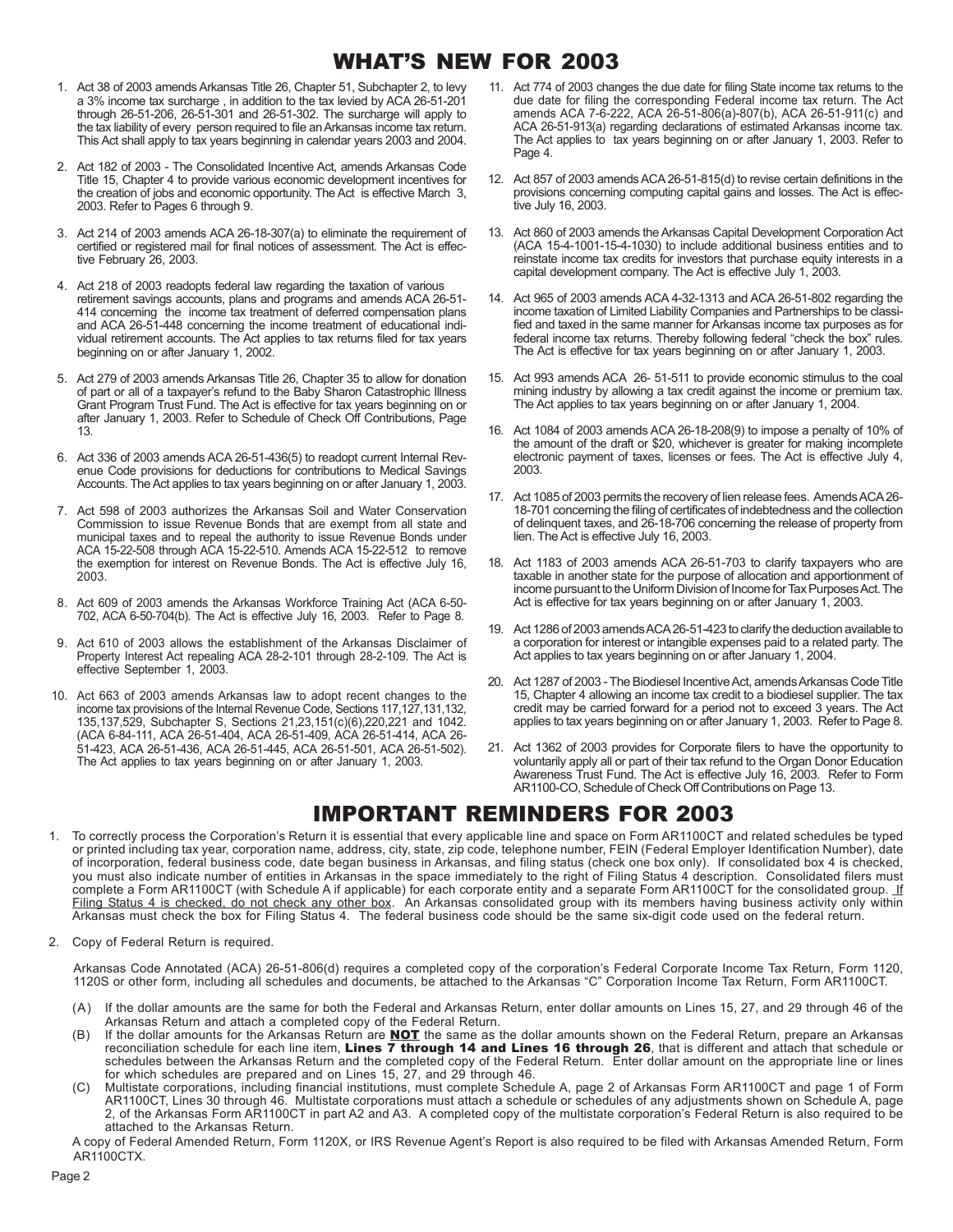3. Signature.

The return must be signed by a corporate officer in the space provided on the bottom of Schedule A, page 2, of Form AR1100CT. (Refer to General Instructions, page 4).

4. The Arkansas Corporation Income Tax Return must be organized as follows:

#### Other than Filing Status 4 Filers: The Status 4 Filers: Filing Status 4 Filers:

- 
- 
- 
- if applicable. parent) within the Group, and Schedule A, if applicable.
- 
- Business and Incentive Tax Credit Certificates, **Business and Incentive Tax Credit Certificates**, (originals), if any. (originals), if any.
- 
- 

- Arkansas Form AR1100CT (front), Arkansas Form AR1100CT (page 1 only) for Group. (Must be signed on Schedule A, page 2) (Must be signed on Schedule A, page 2)
- Arkansas Form AR1100CT Schedule A, Arkansas Form AR1100CT for each entity (including
	- Arkansas Schedule of Check-Off Contributions, if applicable.
- Arkansas approved extension, if applicable. Arkansas approved extension, if applicable.
	-
- All other Schedules pertaining to the Arkansas Return. All other Schedules pertaining to the Arkansas Return.
- Copy of Federal Return with supporting Schedules. **Copy of Federal Return with supporting Schedules.**
- 5. Corporations with Filing Status 2 must complete Schedule A (Apportionment Schedule).

 All percentages used in determining the apportionment factor on Schedule A must be calculated to 6 places to the right of the decimal (example 035.333452%).

- 6. Corporations with Filing Status 4 (Consolidated Return) must complete a separate AR1100CT and Schedule A, if applicable, for each member with gross income from sources within Arkansas and consolidate the applicable taxable income on a Consolidated Group AR1100CT and attach a copy of the Federal Return. Each member's Arkansas Business and Incentive Tax Credit may be combined to reduce the consolidated group's total tax liability without separate entity restrictions except for the Arkansas Economic Development Credit.
- 7. Estimated Tax Requirements.

ACA 26-51-911 through ACA 26-51-913 requires taxpayers to file an Estimated Declaration when their liability exceeds \$1,000. ACA 26-19-106 provides that a corporation with an estimated quarterly income tax liability equal to or greater than \$20,000.00 must pay the estimated quarterly income tax due by electronic funds transfer (Refer to General Instructions, page 4).

Corporations that underestimate their corporate tax liability must calculate any penalty due as applicable, on Part 2 of Form AR2220, and enter the penalty amount on page 1, Line 45 of Form AR1100CT.

8. Privately Designed Tax Forms.

Computer generated substitute tax forms are not acceptable unless the computer generated form is approved (in advance of use) by the Manager of the Corporation Income Tax Section.

- 9. ACA 26-51-419 clarifies that contribution limits are calculated on a separate corporation basis for consolidated filers for tax years beginning on or after January 1, 2001.
- 10. ACA 26-51-703 clarifies that taxpayers must file an income based tax return in order to be considered taxable in another state.
- 11 Enclose proper tax documentation with all remittance checks. Please write the FEIN on the check.
- 12. The 2003 Corporation Income Tax Booklet instructions and most of the commonly requested forms are now on the internet. The instructions and forms may be viewed or downloaded from the following address: **www.Arkansas.gov/dfa/**. The website will also have prior year Income Tax Booklet Instructions, forms, regulations and frequently asked questions with answers.
- 13. For questions or comments you may contact the Corporation Income Tax Section through E- Mail at **Corporation.Income@rev.state.ar.us** or call:

| -------              |                  |
|----------------------|------------------|
| General Information: | (501) 682-4775   |
| Audit Unit:          | (501) 682-4776   |
| Fax Number:          | $(501)$ 682-7114 |

14. The physical location for this section is as follows:

Corporation Income Tax Section Ledbetter Building, Room 2250 1816 West 7th Street Little Rock, AR 72201-1030

The mailing address will remain P. O. Box 919, Little Rock, AR 72203-0919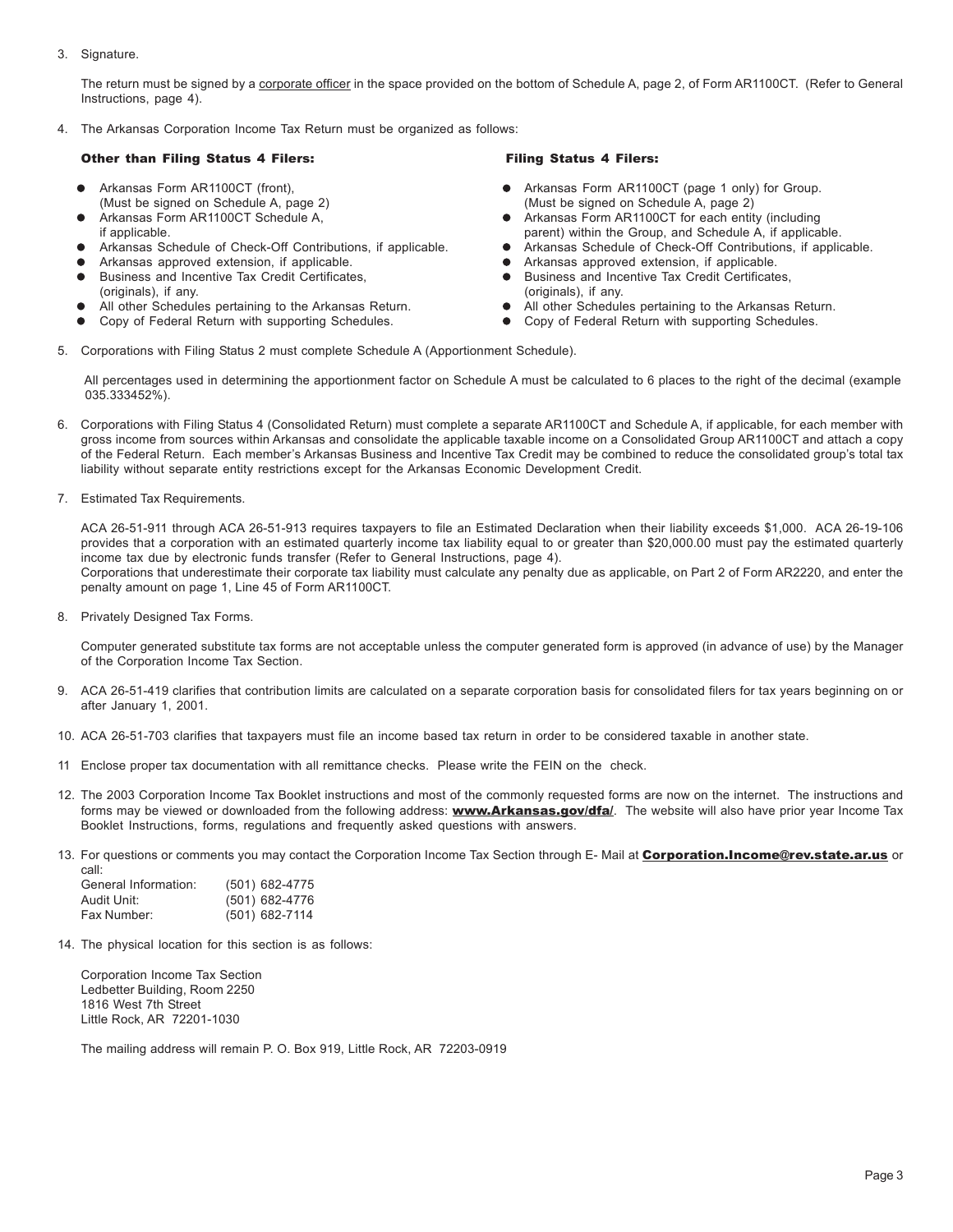## 2003 State of Arkansas Domestic and Foreign Income Tax General Instructions

#### Who Must File

Every corporation organized or registered under the laws of this State, or having income from Arkansas sources as defined in ACA 26-51-205 (with the exception of those corporations exempted by ACA 26-51-303) must file an income tax return. Consolidated returns are permitted under certain conditions. D.I.S.C and F.S.C. corporations are treated as regular business corporations. Business corporations, D.I.S.C and F.S.C. corporations should use Arkansas Form AR1100CT. Small business (S) corporations with valid Arkansas "S" elections must use Form AR1100S. Financial institutions should use Form AR1100CT.

#### Consolidated Returns

All corporations that are eligible members of an affiliated group filing a Federal Consolidated Corporation Income Tax Return may elect to file an Arkansas Consolidated Income Tax Return. However, only corporations in the affiliated group that have gross income from sources within the State that is subject to Arkansas income tax are eligible to file consolidated income tax returns in Arkansas. An Arkansas consolidated group with its members having business activity only within Arkansas must check the box for Filing Status 4.

In computing Arkansas consolidated taxable income or loss to which the tax rate is applied, the separate net income or loss of each corporation that is entitled to be included in the affiliated group will be included in the consolidated net income or loss to the extent that its net income or loss is separately apportioned or allocated to Arkansas. All corporations in the affiliated group that are eligible to file an Arkansas Consolidated Corporation Income Tax Return must consent to, and join in, the filing of the return prior to the last day for filing. The filing of the consolidated return will be considered as consent of each eligible corporation in the affiliated group.

Corporations with Filing Status 4 (Consolidated Return) must complete a separate Form AR1100CT reflecting taxable income before intercompany eliminations and adjustments, and Schedule A, if multistate, for each member with gross income from sources within Arkansas. Each member's separate net income or loss must be consolidated on a group Form AR1100CT beginning on Line 30. Schedule A should not be completed for the consolidated group, but must be included for signature by a corporate officer. A complete copy of the Federal return must be attached. A schedule listing each intercompany elimination and adjustment, identifying the entity by FEIN to which it applies must be submitted if this information is not clearly shown on the Federal return.

#### Time and Place For Filing

AR1100CT Forms are due on or before the 15<sup>th</sup> day of the  $3<sup>rd</sup>$  month following the close of the Corporation's tax year. This includes short tax years. Cooperative Association returns are due on or before the 15<sup>th</sup> day of the 9<sup>th</sup> month following the close of the tax year. Forms must be filed with the:

> Department of Finance and Administration Corporation Income Tax Section P.O. Box 919 Little Rock, AR 72203-0919

#### Amended Returns

File Form AR1100CTX within 3 years from date of filing original return, or 2 years from date of payment of tax on original return, whichever is later except in the case of an IRS audit. A copy of the corporation's Federal amended return or IRS audit report must be attached to the Arkansas amended return. All refund requests must be made on an amended return Form AR1100CTX.

#### Extensions of Time for Filing

If you have received an automatic Federal extension (Form 7004), the time for filing your Arkansas Corporation Income Tax Return shall be extended until the due date of your Federal Return. When filing the Arkansas AR1100CT, be sure to check the box at the top indicating that the Federal Extension Form 7004 has been filed and file the Arkansas return on or before the Federal due date. It is no longer necessary to include a copy of the Federal Form 7004. To request an initial Arkansas extension or an Arkansas extension beyond the Federal due date, complete and mail Arkansas Form AR1055, Request for Extension of Time for Filing Income Tax Returns, by the due date or, if applicable, the extended due date of the Arkansas return to the Corporation Income Tax Section. Arkansas extension(s) must be attached to the Arkansas income tax return. Interest at 10% per annum is due on all returns (including those with extensions) if the tax is not paid by the original due date. Interest will be computed on a daily rate of .00027397. To avoid interest, any tax due payment must be made on or before the 15<sup>th</sup> day of the  $3<sup>rd</sup>$  month following the close of the Corporation's tax year. Attach Voucher 5 along with your check.

#### Period Covered

A taxpayer must calculate his Arkansas income tax liability using the same income year for Arkansas income tax purposes as used for Federal income tax purposes (ACA 26-51-402).

#### Signatures and Verification

 The return shall be sworn to by the President, Vice President, Treasurer, or other principal officer. The return of a foreign corporation having an agent in the State may be sworn to by such agent. If receivers, trustees in bankruptcy, or assignees are operating the property or business of the corporation, such receivers, trustees, or assignees shall execute the return for such corporation under certification. The return must be signed in the space provided on the bottom of Schedule A, page 2 of AR1100CT. For consolidated returns, only the group Form AR1100CT, Schedule A, page 2, must be signed.

#### Report of Change in Federal Taxable Income

An agreed Revenue Agent's Report (RAR) must be reported on an amended return Form AR1100CTX to this State within 30 days after the receipt of the RAR or supplemental report reflecting correct net income of taxpayer. The RAR must be reported on amended return Form AR1100CTX. Any additional tax and interest must be paid or a refund requested if applicable. Statute of limitations will remain open for 8 years for assessment of tax if taxpayer fails to disclose Federal Revenue Agent's Report.

#### Filing Declaration of Estimated Income Tax

 Every taxpayer who can reasonably expect to owe an Arkansas income tax in excess of \$1,000.00 must make a declaration and timely pay the estimated tax in equal installments. The declaration shall be filed with the Commissioner on or before the 15<sup>th</sup> day of the  $4<sup>th</sup>$  month of the tax year of the taxpayer, except those taxpayers whose income from farming for the tax year can reasonably be expected to amount to at least two-thirds (2/3) of the total gross income from all sources for the tax year, may file such declaration and pay the estimated tax on or before the 15<sup>th</sup> day of the 2<sup>nd</sup> month after the close of the tax year or in lieu of filing any declaration, may file an income tax return and pay the tax on or before the  $15<sup>th</sup>$  day of the  $3<sup>rd</sup>$  month after the close of the tax year. To avoid penalty, all other taxpayers must pay quarterly estimates on or before the 15<sup>th</sup> day of the 4<sup>th</sup> month, 6<sup>th</sup> month, 9<sup>th</sup> month and 12<sup>th</sup> month of the tax year.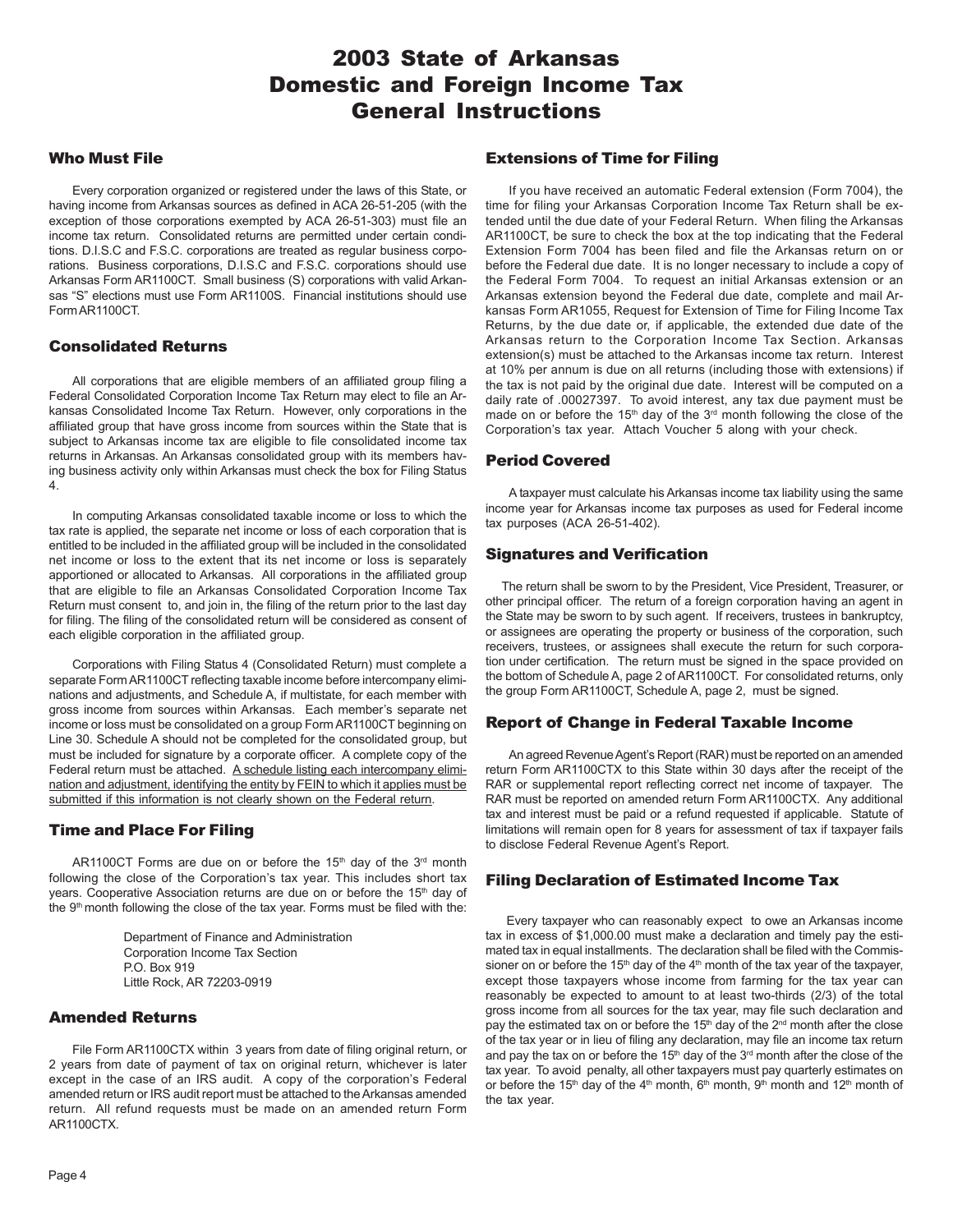If the Director determines that a corporation's estimated quarterly Arkansas income tax liability exceeds \$20,000, the corporation is required to pay the estimated quarterly income tax payments due by electronic funds transfer (EFT). The EFT must be made no later than the day before each quarterly due date. If the corporation timely pays the estimated quarterly income tax payments by EFT, the corporation is not required to file a quarterly estimated income tax voucher. The Director's determination will be based on the corporation's average quarterly liability for the preceding tax year. Each corporation participating in EFT payments must complete an Arkansas EFT-CT Authorization form upon the State's request. Extension payments and payments with returns **may not** be made by EFT.

#### Accounting Methods

A taxpayer must calculate his Arkansas income tax liability using the same accounting method for Arkansas income tax purposes as used for Federal income tax purposes. If a corporation changes its accounting method, attach a copy of any certification or approval received from the Internal Revenue Service authorizing the change of accounting method to the corporation's Arkansas Return (ACA 26-51-401).

#### Payment of Taxes

The tax should be paid by attaching to the return a check or money order payable to the order of "Department of Finance & Administration." Write the corporation's FEIN number on the check. Payments with returns **may not** be made by EFT. The tax is to be paid in full when return is filed.

Do not send cash by mail, nor pay in person, except at the:

Corporation Income Tax Section Department of Finance and Administration Ledbetter Building, Room 2250 1816 West 7th Street Little Rock, AR 72201-1030

#### Penalties and Interest

The following penalties shall be imposed:

- Failure to file timely 5% per month not to exceed 35%.
- Failure to make timely remittance 5% per month not to exceed 35%.
- Underestimate penalty 10% of the amount of the underestimate.
- Failure to file return \$50.00.
- Failure to make required EFT payment 5% of the tax due
- Incomplete electronic payment -10% of the amount of the draft or \$20, whichever is greater.

If any part of any deficiency or tax liability is due to negligence or intentional disregard of rules and regulations, a penalty of 10% of the total amount shall be added. Any part of any deficiency determined to be due to fraud shall be subject to a 50% penalty. Interest at the rate of 10% per annum shall be assessed on all tax deficiencies. Interest will be computed using a daily rate of .00027397 from the 15<sup>th</sup> day of the 3<sup>rd</sup> month after the close of the tax year until the date the tax is paid.

#### Balance Sheets

The balance sheet submitted with the return should be prepared from the books and should agree therewith, or any differences should be reconciled. All corporations engaged in an interstate and intrastate trade or business and reporting to the Surface Transportation Board or to any national, state, municipal or other public officer, may submit copies of their balance sheet, prescribed by said Board, or state and municipal authorities, as at the beginning and end of the taxable year.

If there are any differences between current year beginning and prior year ending balance sheets, submit schedule of reconciliation with return.

#### Gross Sales

Enter on Line 7 of return, the gross sales, less goods returned and any allowances or discounts from the sale price.

#### Cost of Goods Sold

Enter on Line 8 the cost of goods sold.

If the production, purchase, or sale of merchandise is an income producing factor in the trade or business, inventories of merchandise on hand should be taken at the beginning and end of the taxable year, which may be valued at cost or market, whichever is lower. Explain fully the method used. In case the inventories reported on the return do not agree with those shown on the balance sheet, attach a statement explaining how the difference occurred.

#### Gross Profits

Enter on Line 9 the gross profit which is obtained by deducting Line 8, the cost of goods sold, from Line 7, the gross sales.

#### **Dividends**

Enter on Line 10 taxable dividends only. Effective for tax years beginning on or after January 1, 1997, dividends from 80% or greater directly owned subsidiaries are exempt.

#### Interest Income

Enter on Line 11 interest income taxable in Arkansas. Enter amounts received or credited as interest to the corporation during the tax year on bank deposits, C.D.'s, notes, mortgages, corporation bonds, taxable U. S. interest and all other interest including interest on out-of-state municipal bonds (out-ofstate municipal bonds are taxable in Arkansas). **Attach a schedule to** the Arkansas return identifying each U. S. Agency or political subdivision of Arkansas and amounts received not included as taxable interest on the Arkansas return. The schedule should reconcile Arkansas and Federal interest.

#### Gross Rents and Gross Royalties

Enter on Line 12 all gross rents and royalties. Attach schedule showing amounts received from rents and royalties separately, if not separately shown on federal return. The schedule should reconcile Arkansas and Federal rents and royalties.

#### Gains from Sale of Assets

Enter on Line 13 the total net gain or loss.

#### Other Income

Enter on Line 14 all other taxable income for which no place is provided on the return. The holder of the ownership interest in a Financial Asset Securitization Investment Trust (FASIT) must list the net income from prohibited transactions on this line. Attach schedule explaining all items included.

#### Total Income

Enter on Line 15 the net amount of Lines 9 to 14 inclusive.

#### Compensation of Officers, Salaries and Wages

Enter on Line 16 the compensation of all officers and employees, in whatever form paid. Attach a schedule showing amounts paid to officers and employees separately, if not separately shown on the federal return. The schedule should reconcile Arkansas and Federal compensation of officers and employees.

#### Bad Debts

Enter on Line 18 debts which have been definitely ascertained to be worthless and have been charged off within the year. Effective for tax years beginning on and after January 1, 1987, the Reserve Method for computing and deducting bad debts on receivables may be used only by small banks and thrift institutions. A debt previously charged off as bad, if subsequently collected, must be reported as income for the year in which collected.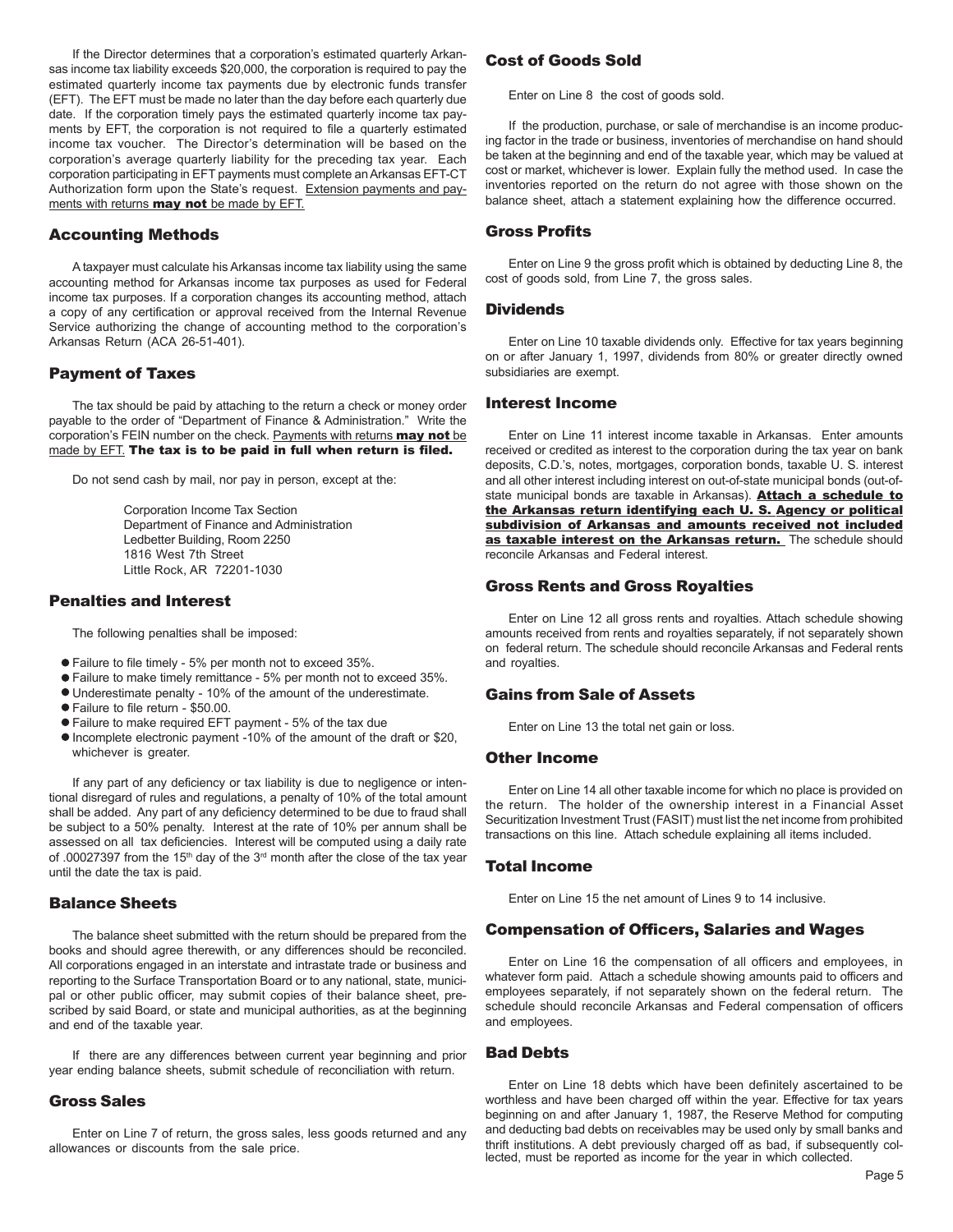#### Rent on Business Property

Enter on Line 19 rent paid for business property.

#### Tax Expense

Enter on Line 20 taxes paid or accrued during the taxable year. Do not include Arkansas income taxes or Federal income taxes or taxes assessed against local benefits tending to increase the value of the property assessed.

#### Interest

Enter on Line 21 interest paid on business indebtedness.

#### Contributions

Enter on Line 22 the Arkansas allowable amount for charitable contributions. Arkansas recognizes the Federal Internal Revenue Code for contributions by corporations. Arkansas contribution carryover rules are the same as federal, except for the carryforward period. A 5 year carryforward period is allowed and is carried over separately from the NOL. No carryback of contributions is allowed. The Arkansas contribution deduction allowable will be calculated using Arkansas taxable income rather than Federal taxable income. ACA 26-51-419 of 2001 clarifies that contribution limits are calculated on a separate corporation basis for consolidated filers for tax years beginning on or after January 1, 2001.

#### Depreciation Expense

Enter on Line 23 depreciation expense claimed.

Section 168 (26 U.S.C. 168) of the Internal Revenue Code of 1986, in effect on January 1, 1999, has been adopted for computing the depreciation deduction under Arkansas income tax law.

Section 179 (26 U.S.C. 179) of the Internal Revenue Code of 1986, in effect on January 1, 1999, has been adopted to allow an election to expense certain depreciable business assets under Arkansas income tax law. The Arkansas limit is \$24,000 for the first year expense deduction for tax years beginning on or after January 1, 2001, and is \$25,000 for tax years beginning on or after January 1, 2003. Arkansas has not adopted the Income tax provisions contained in the federal economic stimulus bill Congress passed on March 8, 2002. Therefore, Arkansas income tax returns must be filed using depreciation and expensing of property provisions found in Sections 167,168,179 and 179A of the Internal Revenue Code of 1986, as in effect on January 1, 1999.

#### Depletion

Enter on Line 24 depletion claimed. Arkansas allows Federal depletion allowances as in effect January 1, 1999.

#### Other Deductions

Enter on Line 26 other deductions authorized by law. Attach schedule explaining all items included. Pension Profit Sharing and Employee Benefits deductions remain valid deductions. Those lines were removed from Form AR1100CT to allow other modifications.

#### Net Operating Loss Carryover (NOL)

Enter on Line 29 net operating losses from business, profession or farming. Losses must be carried forward under the following conditions:

(A) For years beginning on or after January 1, 1987, losses must be carried over to the next succeeding taxable year and annually thereafter for a total period of 5 years next succeeding the year of such net operating loss or until such net operating loss has been exhausted or absorbed by the taxable income of any succeeding year, whichever is earlier.

(B) For computing the amount of NOL that will be allowed for carryforward purposes, there shall be added to gross income all nontaxable income, not required to be reported as gross income by law, less any related expenses which will otherwise be nondeductible. Multistate tax filers must follow above procedures and apportion NOL by the apportionment formula for year of loss, applying the Arkansas percentage factor for the year of loss against total apportionable loss for that year. Failure to provide (with the return) a complete schedule of net operating losses may result in disallowance of any NOL claimed.

Carryback of NOL is not allowed. Contributions are not to be added to NOL and carried forward.

Net operating losses of a corporation which merges into another corporation will be allowed under the following conditions:

- (1) The acquiring corporation must own at least 80% of the acquired corporation's voting stock, and
- (2) Assets of the merged corporation must earn sufficient profits in the post-merger period to absorb the carryover losses claimed by the surviving corporation. Attach schedules of proof and computations.

#### Expenses of Earning Tax Exempt Income

ACA 26-51-431(c) provides that no deductions shall be allowed for interest on indebtedness incurred or continued to purchase or carry obligations the interest on which is wholly exempt from the taxes imposed by Arkansas law; expenses otherwise allowable as deductions which are related to tax exempt income other than interest; expenses otherwise allowable as deductions which are related to nonbusiness income.

Example a: (interest expense):

avg. non-tax assets disallowed avg. total assets X interest expense = expense

Example b: (nonbusiness income):

% X non-bus. inc. = disallowed expense

Taxpayer must justify % used and submit schedule.

Note: State may increase % if justification can be made.

#### Tax Liability

Enter on Line 31 the tax liability, before the 3% income tax surcharge. See Tax Table on pages 15 and 16.

#### BUSINESS AND INCENTIVE TAX CREDITS

#### 1. Purchase of Common Stock of a County and Regional Industrial Development Corporation

ACA 15-4-1224 allows the original purchaser of common stock of a County and Regional Industrial Development Corporation an income tax credit equal to 33%, increased to 33 1/3% beginning January 1, 1999, of the actual purchase price of the stock. In any one tax year the credit shall not exceed 50% of the income tax liability, after all other credits and reductions in tax have been calculated. Any unused credit may be carried forward for the next 3 succeeding tax years or until exhausted, whichever occurs first. Act 37 of 1999 extended the qualifying years through year 2003 and allows Limited Liability Companies (LLC) to participate in this credit. County and Regional Industrial Development Corporations are exempt from Arkansas income tax but are required to file returns according to ACA 15-4-1223. Corporations filing due to this provision should write Exempt under ACA 15-4-1223 on the face of the return on Form AR1100CT and mail to:

> Department of Finance and Administration Corporation Income Tax Section Attn: Manager P. O. Box 919 Little Rock, AR 72203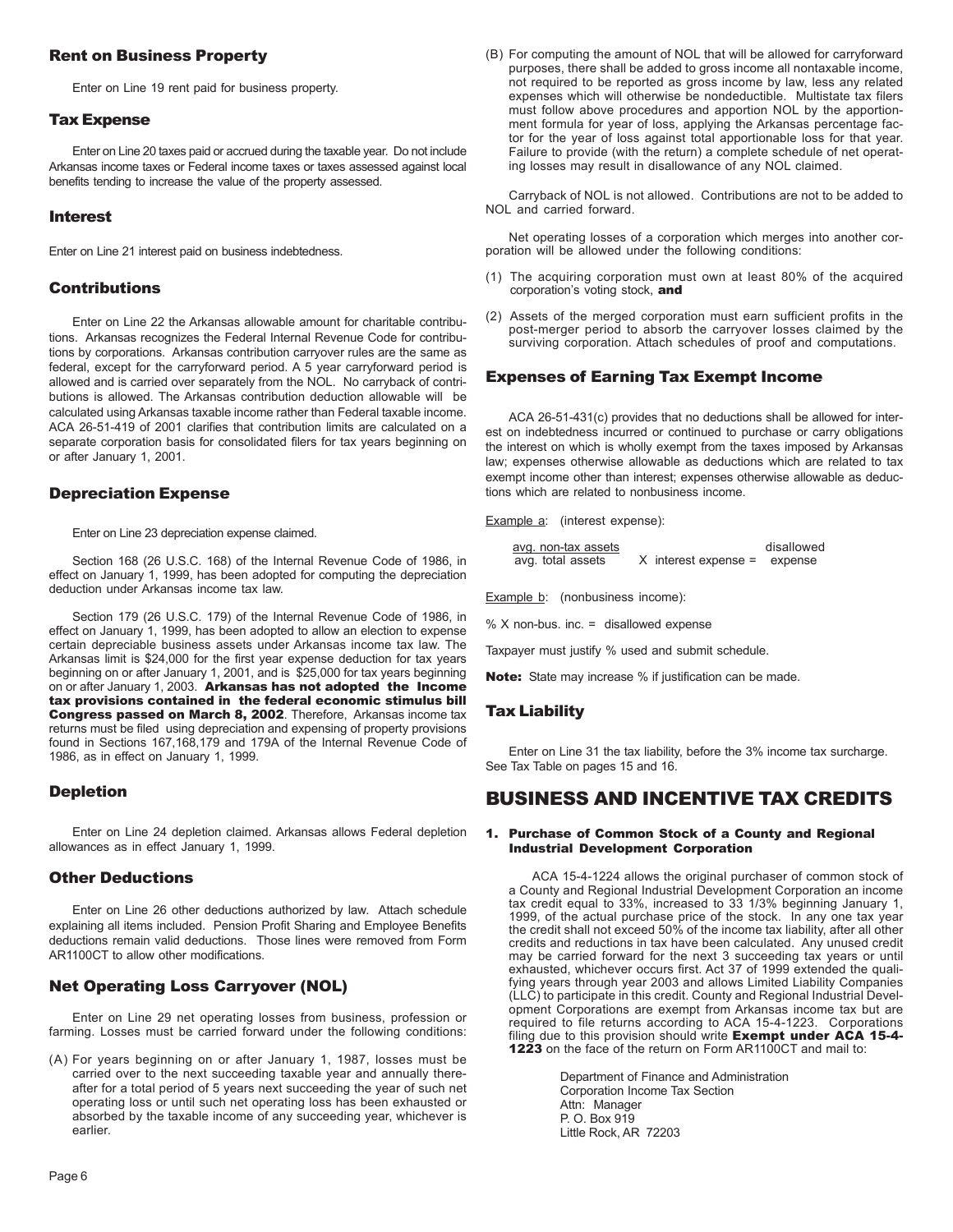#### 2. Purchase of Waste Reduction, Reuse or Recycling Machinery or Equipment

ACA 26-51-506 provides an income tax credit equal to 30% of the cost of approved waste reduction, reuse or recycling machinery and equipment. No other credit or deductions, except depreciation, may be claimed on that equipment. Any unused credit may be carried forward for the next 3 succeeding years or until exhausted, whichever comes first.

#### 3. Consolidated Incentive Act

Act 182 of 2003 consolidates the current Biotechnology, Economic Development Incentive Act of 1993, Enterprize Zone, Arkansas Economic Development Act of 1995, Economic Investment Credit and Emerging Technology Credits into a comprehensive set of tax credits with new criteria, measuring devices and documentation requirements. Eligible businesses which signed a financial incentive agreement with the Department of Economic Development prior to March 3, 2003 will continue to be provided the benefits of those programs. Act 182 establishes a Job-Creation Tax Credit equal to 1% of the payroll for new fulltime permanent employees for the first 60 months after the incentive agreement is approved. The credits may offset 50% of the business' tax liability. Any unused tax credits may be carried forward for 9 years after the credit is established. Act 182 creates an investment tax credit equal to 10% of the total investment in land, buildings, equipment and costs of licensing and protecting intellectual property of an approved project. The credit may offset 50% of the business' tax liability. Any unused tax credits may be carried forward for 9 years after the credit is established. Act 182 expands the research and development tax credit available under ACA 26-51-1102 by allowing an income tax credit equal to 10% of the amount spent on in-house research in Arkansas, or 33% of the amount spent on in-house research in Arkansas for targeted businesses or in a strategic research area approved by the Department of Economic Development and the Arkansas Science and Technology Authority. The credits may offset 50% of the business tax liability. Any unused tax credits may be carried forward for 3 years after the tax credit is established.

Act 182 establishes a targeted business income tax credit equal to 10% of annual payroll during the term of the financial agreement for a period not to exceed 5 years. The credit cannot exceed \$100,000 per year. All credits under Act 182 of 2003 are administered by the Department of Economic Development.

#### 4. Child Care Facility

ACA 26-51-507 provides for an income tax credit of 3.9% of the annual salary of employees employed exclusively in providing child care services if the revenue to the business does not exceed the direct operating costs of the facility. Act 413 of 2001 requires certification of eligible childcare facilities by the Division of Childcare and Early Childhood Education.

ACA 26-51-508 provides that a business which qualifies for the refund of the Gross Receipts Tax or Compensating Use Tax under ACA 26-52-516 or 26-53-132 shall be allowed an income tax credit of 3.9% of the annual salary of its employees employed exclusively in providing child care service, or a \$5,000 income tax credit for the first tax year the business provides its employees with a child care facility. This credit is for a business which operates a child care facility for its employees only. Any unused credit may be carried forward for the next 2 succeeding tax years or until exhausted, whichever occurs first.

#### 5. Water Resource Conservation

(a) Water Impoundment outside and within critical areas:

ACA 26-51-1005 and 26-51-1006 provides an income tax credit equal to 50% of the cost of construction and installation or restoration of water impoundments or water control structures of 20 acrefeet or more. The credit shall not exceed the lesser of income tax otherwise due or \$9,000. Any unused credit may be carried forward for the next 9 succeeding tax years or until exhausted, whichever occurs first. After March 12, 2001, projects used for commercial purposes can qualify for this credit.

- (b) Surface Water Conversion:
	- 1. Outside Critical Areas-ACA 26-51-1007 provides an income tax credit equal to 10% of the cost incurred for the reduction of groundwater use by substitution of surface water for water used for industrial, commercial, agricultural or recreational purposes. The credit shall not exceed the lesser of income tax otherwise due or \$9,000. Any unused credit may be carried forward for the next 2 succeeding tax years or until exhausted, whichever occurs first.
	- 2. Within Critical Areas-ACA 26-51–1008 provides an income tax credit equal to 50% of the cost incurred for the reduction of groundwater use by substitution of surface water for water used for industrial, commercial, agricultural or recreational purposes. The credit shall not exceed the lesser of income tax otherwise due or \$9,000 for projects approved before August 1, 1997 or using water for agricultural or recreational purposes. For projects using water for industrial or commercial purposes, the credit is limited to the lesser of the income tax otherwise due or \$30,000 for projects approved on or after August 1, 1997 and \$200,000 for projects approved on or after January 1, 1999. Any unused credit may be carried forward for the next 2 succeeding tax years or until exhausted, whichever occurs first, for projects using water for agricultural or recreational purposes. For projects approved on or after August 1, 1997 and using water for industrial or commercial purposes, any unused credit may be carried forward for the next 4 succeeding tax years or until exhausted, whichever occurs first.
- (c) Land Leveling for Water Conservation:

ACA 26-51-1009 provides an income tax credit equal to 10% of the project cost incurred for agricultural land leveling to conserve water. The credit shall not exceed the lesser of income tax otherwise due or \$9,000. Any unused credit may be carried forward for the next 2 succeeding tax years or until exhausted, whichever occurs first.

(d) Wetland and Riparian Zone Creation and Restoration:

ACA 26-51-1505 provides for an income tax credit for any taxpayer engaged in the development or restoration of wetlands and riparian zones. The amount of credit shall be equal to the project costs not to exceed the lesser of income tax due or \$5,000. Any unused credit may be carried forward for the next 9 succeeding tax years or until exhausted, whichever occurs first.

Any water resource or surface water conservation project approved prior to December 31, 1995 must comply with the provisions established under the Water Resource Conservation and Development Incentives Act of 1985. "Critical areas" means those areas so designated by the Arkansas Soil and Water Conservation Commission.

#### 6. Equipment Donation, Sale Below Cost Or Qualified Research Expenditure

- (a) ACA 26-51-1102 provides an income tax credit for a taxpayer who donates or sells below cost new machinery or equipment to a Qualified Educational Institution, or a taxpayer who has qualified research expenditures under a Qualified Research Program. This credit is equal to 33% of the cost of the donation, sale below cost, or qualified expenditure.
- (b) ACA 26-51-1103 limits the credit to 50% of the net income tax liability. Any unused credit may be carried forward for the next 3 succeeding tax years or until exhausted, whichever occurs first.

#### 7. Arkansas Economic Development Credit

ACA 15-4-1901 et seq. provides for an income tax credit based on the average wage of the new permanent employees for new or expanding facilities that employ at least 50 new permanent employees and expend at least \$5,000,000 on the project. Twenty-five percent (25%) of the employee's annual bonus can be added to calculate the average hourly wage beginning January 1, 1999. The income tax credit amount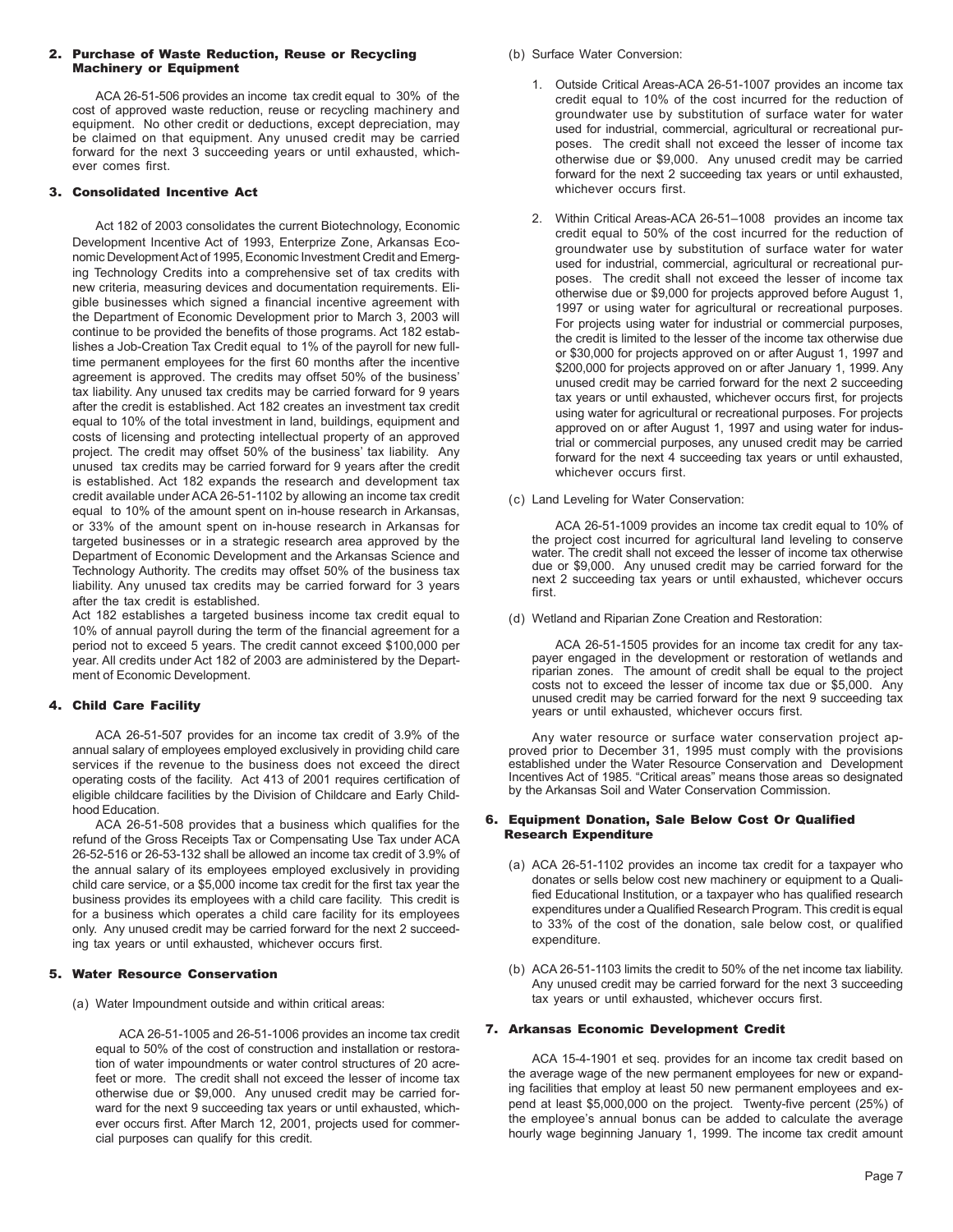may vary according to established guidelines. The amount of income tax credit that may be taken in any tax year shall not exceed the Arkansas income tax liability resulting from the project plant or facility. The project plant or facility's income tax liability is to be computed by adding the sales, payroll and property factors of the plant or facility and dividing the sum by 3. This percentage is multiplied by the corporation's Arkansas income tax liability to arrive at the income tax credit available to offset the income tax liability arising from the project as referenced in the financial incentive plan. Form AR1100AEDA, Income Tax Apportionment Worksheet, may be used to compute the project apportionment percentage and available income tax credit. This form may be obtained by contacting Corporation Income Tax Section, P. O. Box 919, Little Rock, AR 72203-0919.

Act 975 of 2001 expands the definition of distribution centers to include facilities that store products owned by other companies, or sells to the public if at least 75% of sales are from out-of-state customers. All other businesses must also derive at least 75% of sales revenue from out-of-state customers. High unemployment is defined as being 150% of the state rate if it is 6% or below, 3% above the state rate if it is above 6%. The credit is now based on the total amount invested divided by the number of years of the incentive plan, instead of the debt service payments.

#### 8. Workforce Training Credit

 Act 609 of 2003 amends ACA 6-50-704 which permits an income tax credit based on a portion of the cost of workforce training. If the training is in an Arkansas state supported educational institution, the credit allowed is the lesser of one-half (1/2) of the amount paid by the company or the hourly training cost up to \$60 per instructional hour. If training is by company employees or company paid consultants, the tax credit cannot be more than \$15 per hour. There is no carryforward period for this credit. Applications for this credit are available from the Arkansas Department of Economic Development at (501) 682-7675.

#### 9. Energy Technology Development Credit

ACA 15-4-2104 allows a tax credit of 50% of the amount spent during the taxable year on a facility located in Arkansas which designs, develops or produces photovoltaic devices, electric vehicle equipment or fuel cells and is put in use after January 1, 2000. The credit allowed may not exceed the amount of the tax imposed for the taxable year reduced by all other state credits allowable. A taxpayer who receives this credit may not claim any other state income tax credit or deduction based on the purchase of machinery and equipment other than depreciation expense. Any unused credit may be carried forward to the next 6 succeeding tax years or until exhausted, whichever occurs first. Act 1284 of 2001 expands the credit to include businesses that design, develop, or produce microturbines, stirling engines or devices reliant on nanotechnology.

#### 10. Tourism Development Credit

ACA 15-11-509 provides for an income tax credit equal to 100 times the average hourly wage paid, up to \$3,000, for each new full-time permanent employee of a tourist attraction project approved on or after March 1, 1999. In high unemployment areas this credit increases by a factor of 4 up to \$6,000 per employee. Any unused credit may be carried forward to the next 9 succeeding tax years or until exhausted, whichever occurs first. The tourist attraction project will be qualified through the Arkansas Department of Economic Development.

#### 11. Youth Apprenticeship Program

ACA 26-51-509 provides for an income tax credit of \$2,000 or 10% of the wages earned by a youth apprentice, whichever is less, to a business participating in the United States Department of Labor apprenticeship program. The credit may not exceed the income tax otherwise due. Any unused credit may be carried forward for the next 2 succeeding tax years or until exhausted, whichever occurs first.

ACA 26-51-1601 et seq. provides for an income tax credit of \$2,000 or 10% of the wages earned by a youth apprentice, whichever is less, to a business participating in the Arkansas Vocational and Technical Education Division apprenticeship program. The occupation in which the youth apprentice is employed must not be covered by the United States Department of Labor apprenticeship program as in effect on January 1, 1995. The credit may not exceed the income tax otherwise due. Any unused credit may be carried forward for the next 2 succeeding tax years or until exhausted, whichever occurs first.

#### 12. Biotechnology Development And Training Credit

ACA 2-8-101 et seq. provides an income tax credit for a qualified biotechnology business that is approved through the Arkansas Department of Economic Development as follows:

- (a) Biotechnology Facility 5% of the cost of such facility,
- (b) Biotechnology Training 30% of the cost of employee training or of the Higher Education Partnership,
- (c) Biotechnology Research 20% of the cost of qualified research that exceeds the cost of such research in the base year.

Act 1367 of 1999, effective April 12, 1999, amends the Biotechnology Development and Training Act to provide an income tax credit for an Arkansas taxpayer engaged in the business of producing advanced biofuels through biological means other than fermentation. The credit is limited to 30% of the cost of the buildings, equipment, higher education and licenses necessary to manufacture advanced biofuels. These credits can be used to offset the first \$50,000 of income tax liability arising during the credit year and 50% of any remaining tax liability for the year. Any unused credit may be carried forward for the next 9 succeeding years or until exhausted, whichever occurs first. Act 900 of 2001 extends the carryforward period to 14 years and requires the project to be certified before incurring expenditures that qualify for the credit as of August 13, 2001.

#### 13. Biodiesel Incentive Act

ACA 15-4-2801 et seq. establishes an income tax credit to biofuels suppliers equal to 5% of the costs of facilities and equipment used directly in the wholesale or retail distribution of biodiesel fuels. The costs of service contracts, sales tax, or the acquisition of undeveloped land cannot be included in determining the amount of the credit. The credit cannot be claimed by a supplier for any facility or equipment in use on or before the certification of the company for tax credits, or for any facility or equipment for which a supplier previously claimed a tax credit for any other tax year. The limitations on the use of the credit will not apply if an entity is sold and the entity is entitled to credit. The credit can be carried forward for a period not to exceed 3 years. The provisions of the Act apply to tax years beginning on or after January 1, 2003.

#### 14. Tuition Reimbursement Credit

ACA 26-51-1902 permits an income tax credit equal to 30% of the cost of tuition reimbursed by the employer to a full-time permanent employee on or after July 30, 1999. The credit cannot exceed 25% of the business' income tax liability in any tax year. There is no carryforward for this credit. This credit is administered by the Arkansas Department of Economic Development.

#### 15. Family Savings Initiative Credit

ACA 20-86-109, creates the Family Savings Initiative Act, effective July 1, 1999, which provides a tax credit to those taxpayers who make contributions to a designated fiduciary organization created pursuant to this Act. The fiduciary will notify the Department of Human Services of the deposits and will issue a certificate to be attached to the tax return for the first year the credit is taken. The credit allowed is the lesser of the income tax due or \$25,000 per taxpayer. The total tax credit allowed for all taxpayers is \$100,000 per year. Any unused credit may be carried forward for the next 3 succeeding tax years or until exhausted, whichever occurs first.

#### 16. Public Road Improvement

ACA 15-4-2306 provides a tax credit for those taxpayers who contribute to the "Public Roads Incentive Fund" for the improvement of public roads. The credit is limited to 33% of the total contributions made to the fund and in any tax year is limited to 50% of the Arkansas tax liability after all other credits have been taken. This credit is available for tax years beginning on or after January 1, 1999. Any unused credit can be carried forward for the next 3 succeeding tax years or until the credit is exhausted, whichever occurs first. This program is administered by the Arkansas Department of Economic Development.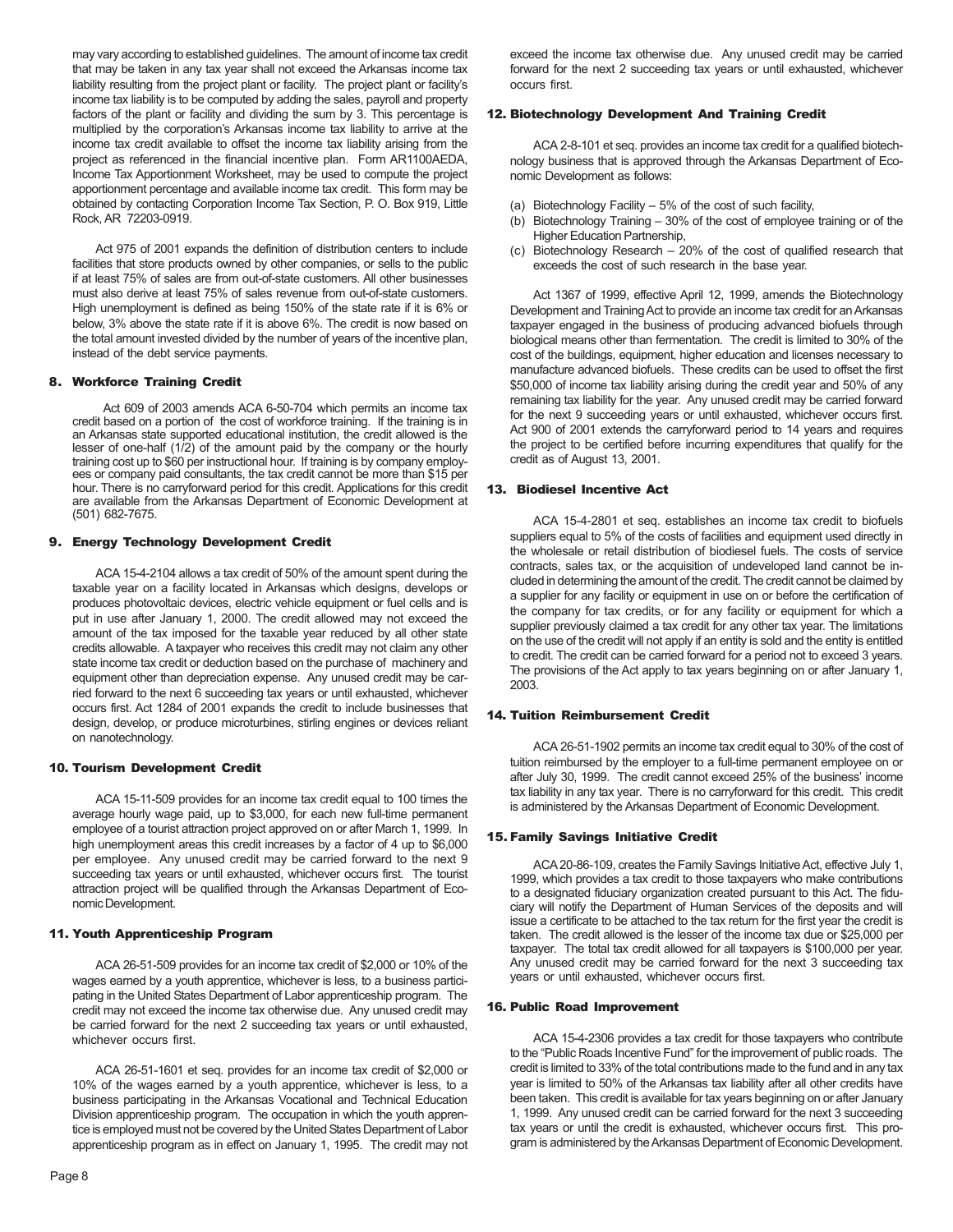#### 17. Low Income Housing Credit

ACA 26-51-1702 provides an income tax credit for a taxpayer owning an interest in a qualified low income building which is approved through the Arkansas Development Finance Authority. The tax credit is computed by multiplying the Federal Low Income Housing Tax Credit for the qualified project by 20%. The credit may not exceed the income tax otherwise due. Any unused credit may be carried forward for the next 5 succeeding tax years or until exhausted, whichever comes first.

#### 18. Purchase of Equity in a Capital Development Company

ACA 15-4-1026 allows the original purchaser of an equity interest in a Capital Development Company an income tax credit equal to 33% of the actual purchase price, limited to 50% of the net income tax liability. Any unused credit may be carried forward for the next 3 succeeding tax years or until exhausted, whichever occurs first. No credit will be allowed for any tax year ending after December 31, 2019.

#### 19. Affordable Neighborhood Housing Credit

ACA 15-5-1301 et seq. provides an income tax credit for any business firm engaged in providing affordable housing which is approved through the Arkansas Development Finance Authority. The tax credit is limited to 30% of the total amount invested in affordable housing assistance activities. The credit may not exceed the income tax otherwise due. Any unused credit may be carried forward for the next 5 succeeding tax years or until exhausted, whichever occurs first.

#### 20. Manufacturer's Investment Tax Credit

ACA 26-51-2001 et seq. provides an income tax credit for investment of at least \$100 million before December 31, 2004 in a qualified paper manufacturing business equal to 7% of the investment. The credit shall not exceed 50% of the income tax liability, after all other credits and reductions in tax have been calculated. Any unused credit may be carried forward for the next 6 succeeding years or until exhausted, whichever comes first.

#### 21. Coal Mining Tax Credit

ACA 26-51-511 provides an income or insurance premium tax credit of \$2.00 per ton of coal mined, produced or extracted on each ton of coal mined in Arkansas in a tax year. An additional credit of \$3.00 per ton will be allowed for each ton of coal mined in Arkansas in excess of 50,000 tons in a tax year. The credit can only be earned if the coal is sold to an electric generation plant for less than \$40 per ton excluding freight charges. The credit expires 5 tax years following the tax year in which the credit was earned.

#### 22. Venture Capital Investment Credit

ACA 15-5-1401 et seq. provides an income tax credit up to \$10 million per year as recommended by the Arkansas Development Finance Authority and approved by the State Board of Finance. The credit may not exceed the income tax otherwise due. Any unused credit may be carried forward for the next 5 succeeding tax years or until exhausted, whichever occurs first.

The Business and Incentive Tax Credit Forms and instructions may be obtained from:

> Department of Finance and Administration Tax Credit/Special Refunds Section P.O. Box 1272 Little Rock, AR 72203-1272

or call (501) 682-7106

### Specific Instructions

#### *For Taxpayers with Income from Sources Within and Without the State*

Multistate corporations should complete lines 30 - 46 of page 1, and Schedule A, page 2 of Form AR1100CT. Multistate corporations should not complete lines 7 - 29 of Form AR1100CT. If all apportionment factors are 100%, the corporation is not multistate and should file as a corporation operating only in Arkansas.

In general, taxpayers with income derived from activities both within and without the State are required to allocate and apportion the net income under the following provision.

Business and Nonbusiness Income Defined-ACA 26-51-701 (a) defined "Business Income" as income arising from transactions and activity in the regular course of the taxpayer's trade or business and includes income from tangible and intangible property if the acquisition, management, and disposition of the property constitute integral parts of the taxpayer's trade or business operations. In essence, all income which arises from the conduct of trade or business operations of a taxpayer is business income. Income of any type or class and from any source is business income if it arises from transactions and activity occurring in the regular course of a trade or business. In general, all transactions and activities of the taxpayer's economic enterprise as a whole constitute the taxpayer's trade or business and will be considered "Business Income", unless otherwise excluded by Arkansas law. Nonbusiness income means all income other than business income.

#### Unitary Determination of Intangible Income:

Interest, dividends [less than 80% directly owned], rents, royalties, and gains and losses from multistate corporations are apportionable to Arkansas if a unitary business relationship exists between the intangible income and the State of Arkansas. The U.S. Supreme Court has identified certain factors of profitability such as functional integration, centralization of management, and economies of scale and summarized these factors in the use of the term "flow of value" to indicate the contribution made to the overall business enterprise. Generally, a unitary business relationship will exist when an activity conducted in one state benefits and is benefited by an activity conducted in another state.

Arkansas will not accept returns filed on a unitary combined report basis.

#### Apportionment Formula:

For tax years beginning on or after January 1, 1995 (for all multistate corporations except financial institutions, airlines, bus lines, truckers, and private railcar operators) business income is to be apportioned to this State by multiplying the income by a fraction, the numerator of which is the property factor plus the payroll factor, plus double the sales factor, and the denominator of which is 4. If a taxpayer does not have all 4 factors, the denominator shall be the same as the number of entries other than zero that apply to the total (everywhere) amounts of the property, payroll and sales factors. When double weighted, the sales factor counts as 2. For tax years beginning prior to January 1, 1995, the single weighted sales factor must be used. Construction companies, pipelines, publishing companies, railroads, and TV and radio broadcasters must utilize the double weighted sales factor apportionment method with factor modifications. Requirements for apportionment formulas of the businesses listed in this paragraph (except for financial institutions) are contained in the Arkansas Corporation Income Tax Regulations which may be obtained from:

> Department of Finance and Administration Corporation Income Tax Section P. O. Box 919 Little Rock, AR 72203

or download from **www.Arkansas.gov/dfa/** 

#### Property Factor:

The property factor is a fraction, the numerator of which is the average value of real and tangible personal property, including inventories, owned by the taxpayer means the average of the original cost of the property at the beginning and ending of the tax period. Property rented by the taxpayer is valued at 8 times the net annual rental rate.

#### Payroll Factor:

The payroll factor is a fraction, the numerator of which is the total amount paid in this State during the tax period by the taxpayer for compensation, and the denominator of which is the total compensation paid everywhere during the tax period.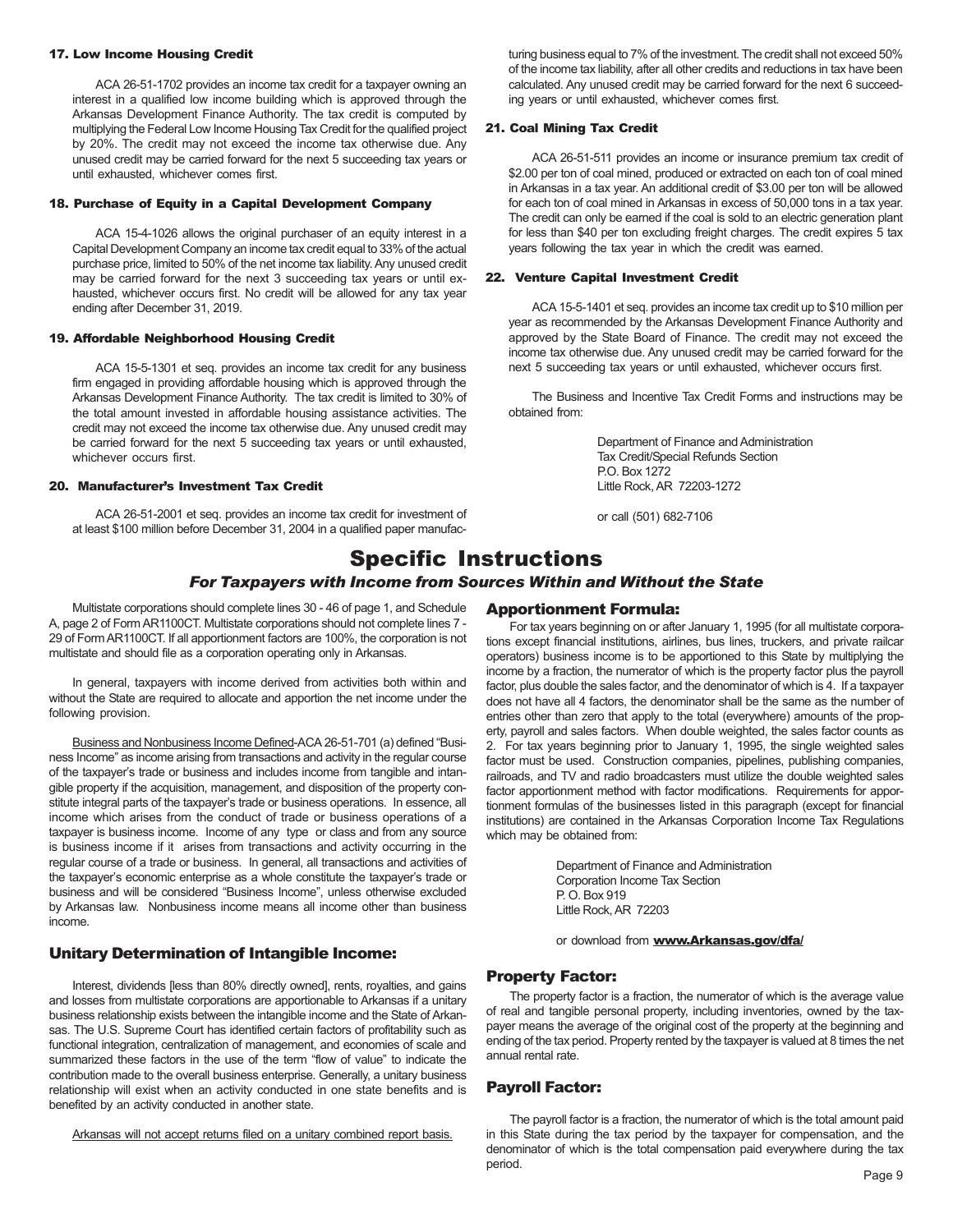Compensation is paid in this State if:

- (A) The individual's service is performed entirely within the State, or
- (B) The individual's service is performed both within and without the State, but the service performed without the State is incidental to the individual's service within the State, or
- (C) Some of the service is performed in the State, and
	- (1) The base of operations or, if there is no base of operations, the place from which the service is directed or controlled, is in the State, or
	- (2) The base of operations or the place from which the service is directed or controlled is not in any state in which some part of the service is performed, but the individual's residence is in this State.

#### Sales Factor:

The sales factor is a fraction, the numerator of which is the gross sales of the taxpayer in this State during the tax period, and the denominator of which is the gross sales of the taxpayer everywhere during the tax period.

Sales of tangible personal property are in this State if:

- (A) The property is delivered or shipped to a purchaser, other than the United States Government, within this State regardless of the f.o.b. point or other conditions of the sale, or
- (B) The property is shipped from an office, store, warehouse, factory, or other place of storage in this State, and
	- (1) the purchaser is the United States Government, or
	- (2) the taxpayer is not taxable in the state of the purchaser.

Sales, other than sales of tangible personal property, are in this State if:

- (A) The income producing activity is performed in this State, or
- (B) The income producing activity is performed both within and without the State in which event the income allocable to this State shall be the percentage that is used in the formula for apportioning business income to this State.

Part B, Line 3.g. of Schedule A (Page 2 of AR1100CT) reflects the double weighting of the sales factor.

#### Allocated Income:

#### *Partnership Income:*

Act 965 of 2003 amends ACA 4-32-1313 and ACA 26-51-802 to adopt the federal "check the box" rules to make it consistent with Federal law regarding the income taxation of Limited Liability Companies and Partnerships. The Act is effective for tax years beginning on or after January 1, 2003.

Subject to the provisions of ACA 26-51-202(e), all partnership income from activities within this State that is reflected on a partnership return shall be allocated to this State. Submit appropriate schedule [ACA 26-51-802 (b)].

#### Nonbusiness Income:

The following items of income to the extent that they do not constitute business income are to be allocated to this State.

#### *1. Rents & Royalties:*

- A) Net rents and royalties from real property located in this State.
- B) Net rents and royalties from tangible personal property.
- 1) If and to the extent that the property is used in this State, or
- 2) In their entirety, if the commercial domicile is in this State and the taxpayer is not organized under the laws of or taxable in the state in which the property is utilized.

The extent of utilization of tangible personal property in a state is determined by multiplying the rents and royalties by a fraction, the numerator of which is the number of days of physical location of the property in the State during the rental or royalty period in the taxable year; and the denominator of which is the number of days of physical location of the property everywhere during all rental or royalty periods in the taxable year. If the physical location of the property during the rental or royalty period is unknown or unascertainable by the taxpayer, tangible personal property is utilized in the state in which the property is located at the time the rental or royalty payer obtained possession.

#### *2. Gains and Losses:*

Gains and losses from sales of assets:

- A) Sales of real property located in this State.
- B) Sales of tangible personal property.
	- 1) The property had a situs in this State at the time of sale, or
	- 2) The taxpayer's commercial domicile is in this State, or
	- 3) The property has been included in depreciation which has been allocated to this State; in which event gains or losses on such sales shall be allocated on the percentage that is used in the formula for allocating income to this State.
- C) Sales of intangible personal property if the taxpayer's commercial domicile is in this State.

#### *3. Interest and Dividends:*

Interest and dividends if the taxpayer's commercial domicile is in this **State.** 

#### *4. Patent and Copyright Royalties:*

- A) If and to the extent that the patent or copyright is utilized by the taxpayer in this State, or
- B) If and to the extent that the patent or copyright is utilized by the taxpayer in a state in which the taxpayer is not taxable and the taxpayer's commercial domicile is in this State.

A copyright is utilized in a state to the extent that printing or other publications originate in the state. If the basis of receipts from copyright royalties does not permit allocation to states or if the accounting procedures do not reflect states of utilization, the copyright is utilized in the state in which the taxpayer's commercial domicile is located.

#### Change of Method:

 Prior Approval Required Before Deviation From the Allocation and Apportionment Method: If the allocation and apportionment provisions as set out above do not fairly represent the extent of the taxpayer's business activity in this State, the taxpayer may petition for, or the Commissioner of Revenue, Department of Finance and Administration may require, in respect to all or any part of the taxpayer's business activity, if reasonable:

- A) Separate accounting;
- B) The exclusion of any one or more factors;
- C) The inclusion of one or more additional factors which will fairly represent the taxpayer's business activity in this State, or
- D) The employment of any other method to effectuate an equitable allocation and apportionment of the taxpayer's income.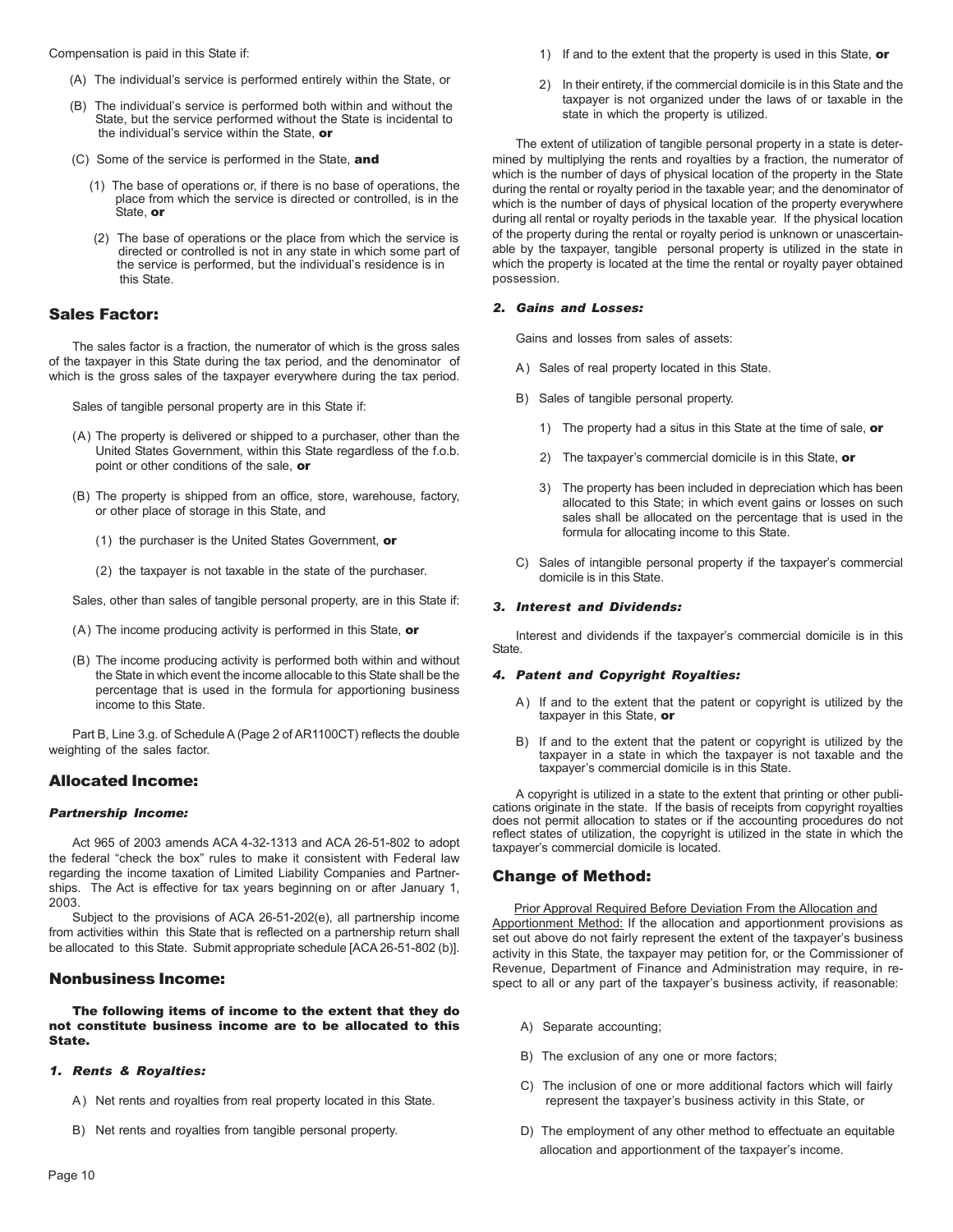To "petition for" shall mean a formal written request submitted and approved prior to the filing of a return.

#### Apportionment of Intragroup Intangible Licensing Transactions:

 Regulation 1996-3 clarifies the calculation method for determining the sales factor in apportioning business income received from intragroup intangible licensing transactions. The regulation applies to a corporation that is a passive intangible holding company and receives business income from intragroup intangible licensing transactions with one or more members of the same group. Also, at least one of the other members of the same group from which the business income is received by the taxpayer must be subject to the Arkansas Income Tax Act.

 The sales factor for intragroup intangible licensing transactions is modified as follows:

- 1. If the licensing agreement states a method of measuring the activity between the licensor and licensee, the numerator of the sales factor is the amount of the sales or receipts received as provided in the licensing agreement.
- 2. If the licensing agreement does not state a method of measuring the activity between the licensor and licensee, the measuring activity will be based on one of the following:
	- a. If the licensee's activity generates sales or receipts, the numerator of the sales factor will be the percentage of sales in Arkansas compared to the licensee's total sales, or
- b. If the licensee's activity does not generate sales or receipts, the numerator of the sales factor will be the percentage of units produced or cost of units produced in Arkansas compared to the licensee's total units produced or total cost of units produced, or
- c. If neither of the above methods accurately represent the licensor's business activity in Arkansas, the licensor may petition for or the Director may require another method.
- 3. If the licensing agreement states a method of measuring the activity between the licensor and licensee in addition to a specifically stated dollar amount, the numerator of the sales factor will be the stated measuring activity plus the stated dollar amount attributable to Arkansas.

This Regulation modifies the sales factor for intragroup intangible licensing transactions only, and business income from any other source should be apportioned in accordance with ACA 26-51-709.

If a passive intangible holding company meets the above characteristics and the licensee elects to forego the intragoup intangible licensing transactions deduction, the passive intangible holding company will not be required to report the business income received from intragroup intangible licensing transactions for Arkansas income tax purposes. The licensee's election to forego the deduction will be binding unless the licensee and the passive intangible holding company submit a written petition to change the election to the Director, and the Director approves the change.

## FINANCIAL INSTITUTIONS

In general all state and national banks, savings and loan, building and loan associations or any other entity operating as financial institutions are to be taxed under existing law. For a complete definition of "financial institution" refer to Arkansas Code Annotated (ACA) 26-51-1402.

#### Who must file:

- 1) A financial institution having its principal office in this State shall be taxed as a business corporation organized and existing under the laws of this State, or
- 2) A financial institution having its principal office outside this State but doing business in this State shall be taxed as a foreign business corporation doing business in this State.

This is not intended to recognize the right of a foreign financial institution to conduct any business in this State except to the extent and under the conditions permitted by any acts or any other now existing applicable laws of this State.

ACA 26-51-702 requires financial organizations having business income from business activity both within and without the State of Arkansas to apportion their net income.

ACA 26-51-426 adopted Internal Revenue Code Sections 582, 585, and 593 regarding bad debts of financial institutions.

ACA 26-51-1401 et seq. (effective for taxable years beginning on or after January 1, 1996) adopted the Multistate Tax Commission regulation regarding apportionment and allocation of net income of financial institutions. It requires that a financial institution whose business activity is taxable both within and without this State to allocate and apportion its net income to this State. All business income, income which is includable in the apportionable income tax base, shall be apportioned to this State by multiplying such income by the apportionment percentage. The apportionment percentage is determined by adding the receipts factor, property fact or, and payroll factor and dividing the sum by 3.

#### Property Factor:

Generally, the property factor is a fraction, the numerator of which is the average value of real property and tangible personal property rented to the taxpayer that is located or used within this State during the taxable year, the average value of the taxpayer's real and tangible personal property owned that is located or used within this State during the taxable year, and the average value of the taxpayer's loans and credit card receivables that are located within this State during the taxable year, and the denominator of which is the average value of all such property located or used within and without this State during the taxable year. (Refer to ACA 26-51-1404).

#### Payroll Factor:

Generally, the payroll factor is a fraction, the numerator of which is the total amount paid in this State during the taxable year by the taxpayer for compensation and the denominator of which is the total compensation paid both within and without the State during the taxable year. The payroll factor shall include only that compensation which is included in the computation of the apportionable income tax base for the taxable year. (Refer to ACA 26-51- 1405).

#### Receipts Factor:

Generally, the receipts factor is a fraction, the numerator of which is the receipts of the taxpayer in this State during the taxable year and the denominator of which is the receipts of the taxpayer within and without this State during the taxable year. The method of calculating receipts for purposes of the denominator is the same as the method used in determining receipts for purposes of the numerator. The receipts factor shall include only those receipts described herein which constitute the business income and are included in the computation of the apportionable income base for the taxable year. Financial institutions cannot double weight the receipts factor. (Refer to ACA 26-51-1403).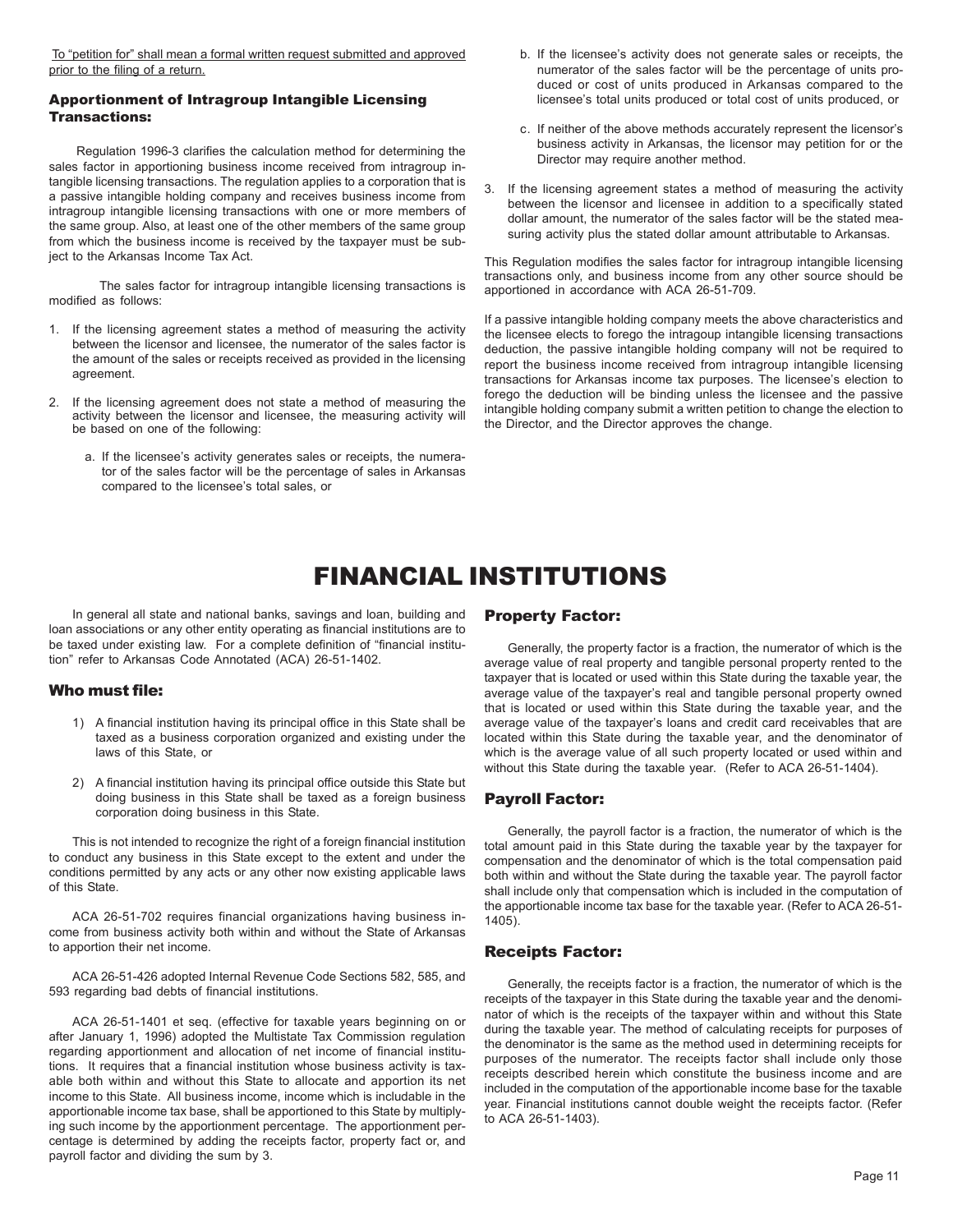## Exempt Organizations

Arkansas Code Annotated (ACA) 26-51-303 provides exemption from taxation for certain types of organizations.

Act 1147 of 1993 established the Non-Profit Corporation Act of 1993 and sets out filing requirements of the Secretary of State as well as action to be taken for receiving recognition of tax exempt status by the Arkansas Revenue Division. Guidelines for filing with the Secretary of State may be obtained by contacting that office at:

> Arkansas Secretary of State State Capitol Building Little Rock, AR 72201

Telephone numbers: (501) 682-3409

(888) 233-0325

Website: **www.sosweb.state.ar.us/** 

Non-Profit corporations, unincorporated groups or associations shall be eligible to receive Arkansas income tax exempt status upon submitting proper documentation and application to:

> Arkansas Department of Finance and Administration Corporation Income Tax Section P. O. Box 919 Little Rock, AR 72203-0919

The following information must be submitted for review in determining income tax exempt status:

- A) Organizations with an IRS Ruling letter:
	- 1) Copy of IRS Ruling letter.
	- 2) Copy of pages 1 and 2 of IRS Form 1023 or 1024.
	- 3) Statement declaring Arkansas Code exemption.
- B) Organizations without an IRS Ruling letter:
	- 1) Arkansas Form AR1023CT.
	- 2) Copy of Articles of Incorporation, Articles of Association, copy of Trust Indenture or Agreement.
	- 3) Copy of Bylaws.

Income derived from investments made by nonprofit organizations which is not for the sole purpose of providing pension and annuity benefits to members should be reported on Form AR1100CT. Attach a copy of the applicable federal form.

## Small Business (S) Corporations

Qualifying corporations may elect to be treated as "small business (S) corporations" for Arkansas income tax purposes. The election may be made only if the corporation meets all of the following requirements:

- 1) It has no more than 75 shareholders. A husband and a wife (and their estates) are treated as one shareholder for this requirement. All other persons are treated as separate shareholders.
- 2) It must be a corporation organized or created under the laws of the United States or a state or territory or it is a similar association taxed as a corporation.
- 3) Its shareholders are individuals, estates and certain trusts described in IRC 1361.
- 4) It has no nonresident alien shareholders.
- 5) It has only one class of stock.
- 6) It is not an ineligible corporation as defined in IRC 1361.

For an election to be valid, all persons who are shareholders of the corporation on the first day of the corporation's taxable year or on the day of election, whichever is later, must consent to such election. The Arkansas election form is AR1103. The election is to be filed within 75 days of the beginning of the tax year. All shareholders are required to file Arkansas individual income tax returns. The annual income tax return of a small business corporation is to be submitted on Arkansas Form AR1100S.

Forms AR1100S and AR1103 can be obtained from or submitted to:

Department of Finance and Administration Individual Income Tax Manager P.O. Box 3628 Little Rock, AR 72203-3628

Telephone number: (501) 682-7255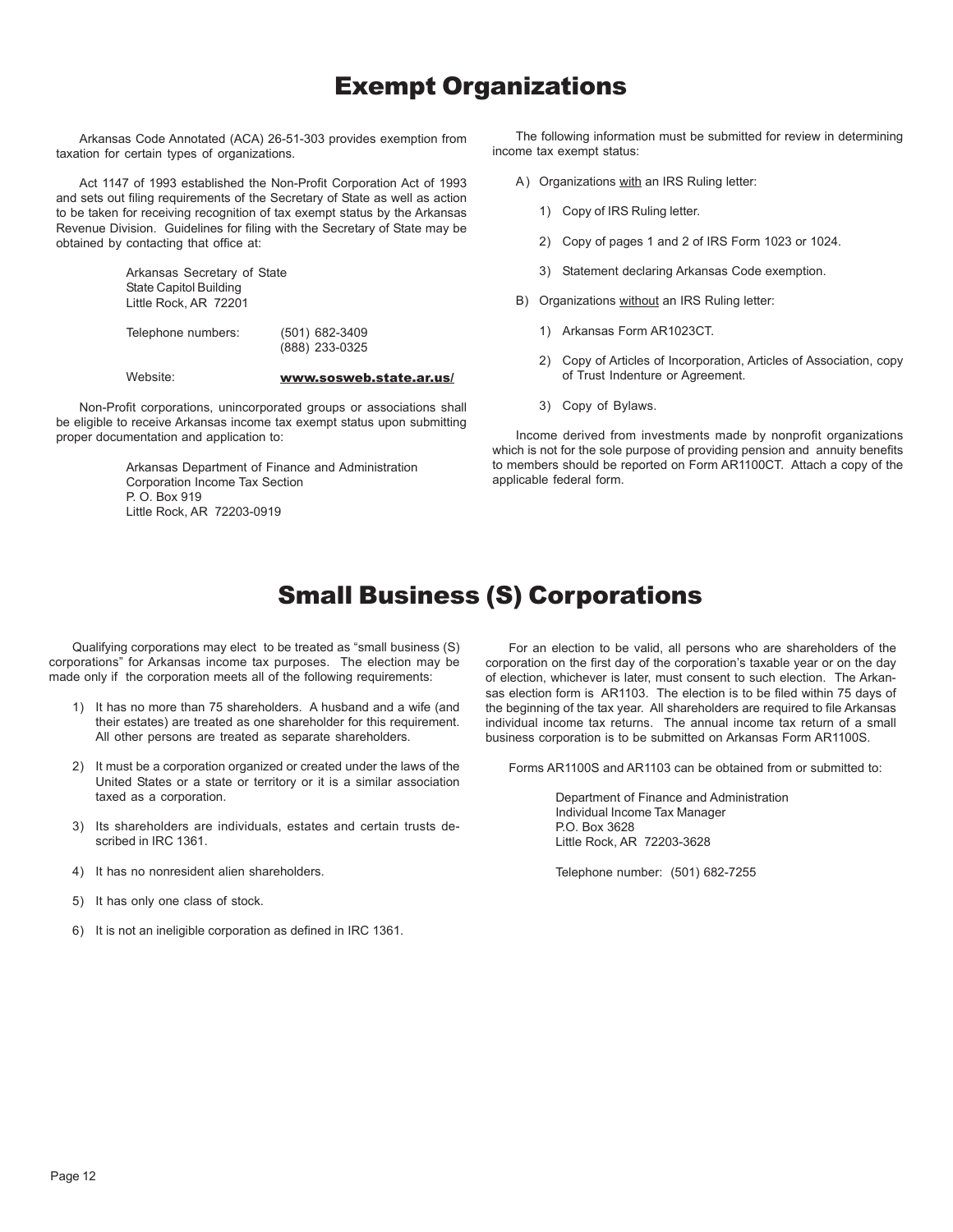## AR1100-CO

## STATE OF ARKANSAS SCHEDULE OF CHECK-OFF CONTRIBUTIONS

## CORPORATION INCOME TAX RETURN ATTACH IMMEDIATELY AFTER SCHEDULE A OF ARKANSAS FORM AR1100CT

| <b>NAME</b>    | <b>FEIN</b>  |     |
|----------------|--------------|-----|
|                |              |     |
| <b>ADDRESS</b> |              |     |
|                |              |     |
| <b>CITY</b>    | <b>STATE</b> | 7IP |

**INSTRUCTIONS:** Check the appropriate box and then enter the designated amount for each check-off in the box provided. Total your contributions and enter the amount in Box F. CONTRIBUTIONS ARE LIMITED TO WHOLE DOLLAR AMOUNTS ONLY.

FOR TAXPAYERS THAT ARE DUE A REFUND: This schedule must be attached to any return claiming a check-off contribution. Enter the amount from Box F from this schedule on Line 40 of the AR1100CT. The total amount you contribute will reduce your refund by a corresponding amount. If this schedule is not attached to your AR1100CT or if the amount in Box F is not entered on Line 40 of the AR1100CT, then your contribution will not be recognized and the amount will be refunded to you.

FOR TAXPAYERS THAT OWE ADDITIONAL TAXES: Detach this schedule and submit a separate check for the amount of your check-off contributions. Mail to: Arkansas Corporation Income Tax - P.O. Box 919, Little Rock, AR 72203-0919

|       |              |       |                 |            |                                                              |                                                                              | $\sqrt[6]{3}$              |
|-------|--------------|-------|-----------------|------------|--------------------------------------------------------------|------------------------------------------------------------------------------|----------------------------|
| ] \$1 | $\mathbb{R}$ | 1\$5  |                 | $[$ ] \$10 | $\begin{bmatrix} 1 & 1 & 1 \end{bmatrix}$<br>Write in Amount | Your Total Refund                                                            |                            |
|       |              |       |                 |            |                                                              |                                                                              | $\$\$                      |
| ] \$1 |              | ] \$5 | - 1             | ] \$10     | $\begin{bmatrix} 1 & 1 \end{bmatrix}$<br>Write in Amount     | Your Total Refund                                                            |                            |
|       |              |       |                 |            |                                                              | <b>C. ARKANSAS SCHOOL FOR THE BLIND/SCHOOL FOR THE DEAF. CLS 1164 .</b>      | $\sqrt{3}$                 |
| ] \$1 |              | 1\$5  | - 1             | ] \$10     | $\begin{bmatrix} 1 & 1 \end{bmatrix}$<br>Write in Amount     | Your Total Refund                                                            |                            |
|       |              |       |                 |            |                                                              | <b>D. BABY SHARON'S CHILDREN'S CATASTROPHIC ILLNESS PROGRAM.  CLS 1144 .</b> | $\boldsymbol{\mathcal{S}}$ |
| ] \$1 |              | 1\$5  | <b>Contract</b> | ] \$10     | $\begin{bmatrix} 1 & 1 \end{bmatrix}$<br>Write in Amount     | ] Your Total Refund                                                          |                            |
|       |              |       |                 |            |                                                              |                                                                              | $\sqrt[6]{3}$              |
| ] \$1 |              | 1\$5  | $\mathbf{L}$    | ] \$10     | $\begin{bmatrix} 1 & 1 \end{bmatrix}$<br>Write in Amount     | Your Total Refund                                                            |                            |
|       |              |       |                 |            |                                                              |                                                                              |                            |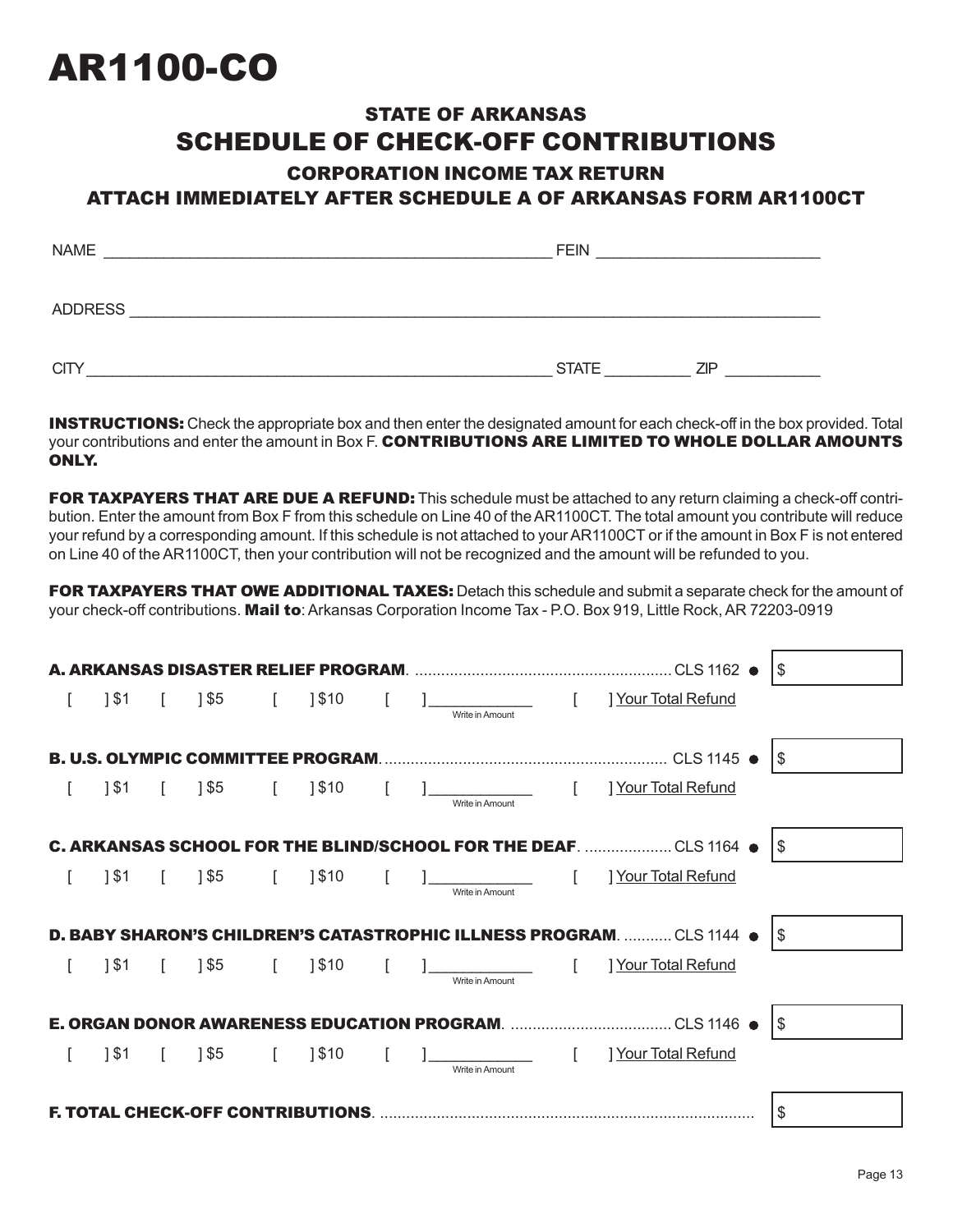# This page intentionally left blank.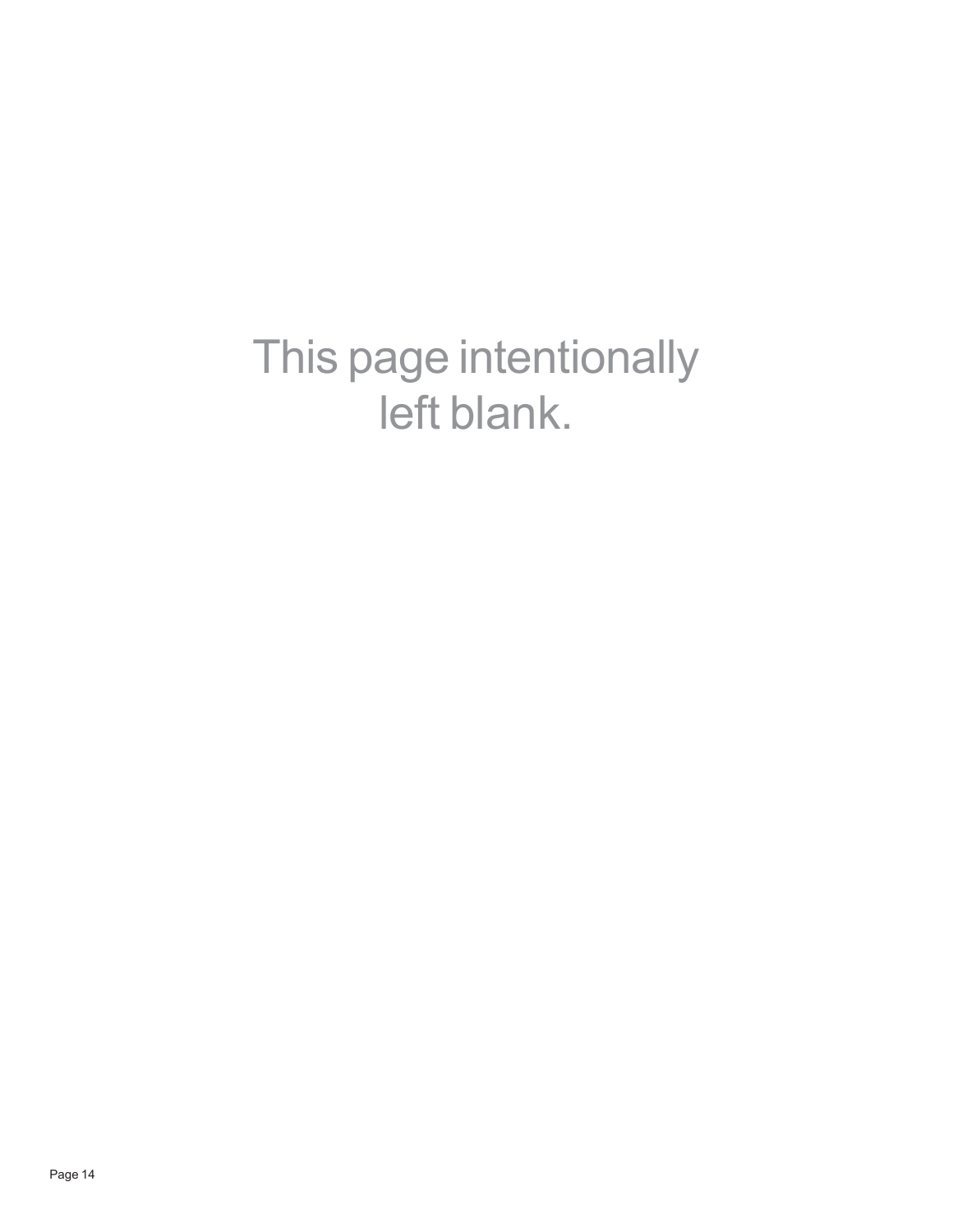## CORPORATION INCOME TAX TABLE

### 1. Find your income from Line 30; Enter tax on Line 31.

| <b>IF YOUR INCOME IS</b> |                | <b>IF YOUR INCOME IS</b> |                | <b>IF YOUR INCOME IS</b> |             |                  |                  |             |
|--------------------------|----------------|--------------------------|----------------|--------------------------|-------------|------------------|------------------|-------------|
| $\mathsf{AS}$            | <b>BUT</b>     | <b>YOUR</b>              | AS             | <b>BUT</b>               | <b>YOUR</b> | AS               | <b>BUT</b>       | <b>YOUR</b> |
| <b>MUCH</b>              | LESS           | <b>TAX</b>               | <b>MUCH</b>    | <b>LESS</b>              | <b>TAX</b>  | <b>MUCH</b>      | LESS             | <b>TAX</b>  |
| $\mathsf{AS}$            | <b>THAN</b>    | IS                       | $\mathsf{AS}$  | <b>THAN</b>              | IS          | $\mathsf{AS}$    | <b>THAN</b>      | IS          |
| $\mathbf 0$              | 100            | 0                        | 5,000          | 5,100                    | 71          | 10,000           | 10,100           | 212         |
| 100                      | 200            | 1                        | 5,100          | 5,200                    | 73          | 10,100           | 10,200           | 215         |
| 200                      | 300            | 3                        | 5,200          | 5,300                    | 75          | 10,200           | 10,300           | 218         |
| 300                      | 400            | $\overline{4}$           | 5,300          | 5,400                    | 77          | 10,300           | 10,400           | 221         |
| 400                      | 500            | 5                        | 5,400          | 5,500                    | 79          | 10,400           | 10,500           | 224         |
| 500                      | 600            | 6                        | 5,500          | 5,600                    | 81          | 10,500           | 10,600           | 227         |
| 600                      | 700            | 7                        | 5,600          | 5,700                    | 83          | 10,600           | 10,700           | 230         |
| 700                      | 800            | 8                        | 5,700          | 5,800                    | 85          | 10,700           | 10,800           | 233         |
| 800                      | 900            | 9                        | 5,800          | 5,900                    | 87          | 10,800           | 10,900           | 236         |
| 900                      | 1,000          | 10                       | 5,900          | 6,000                    | 89          | 10,900           | 11,000           | 239         |
| 1,000                    | 1,100          | 11                       | 6,000          | 6,100                    | 92          | 11,000           | 11,100           | 243         |
| 1,100                    | 1,200          | 12                       | 6,100          | 6,200                    | 95          | 11,100           | 11,200           | 248         |
| 1,200                    | 1,300          | 13                       | 6,200          | 6,300                    | 98          | 11,200           | 11,300           | 253         |
| 1,300                    | 1,400          | 14                       | 6,300          | 6,400                    | 101         | 11,300           | 11,400           | 258         |
| 1,400                    | 1,500          | 15                       | 6,400          | 6,500                    | 104         | 11,400           | 11,500           | 263         |
| 1,500                    | 1,600          | 16                       | 6,500          | 6,600                    | 107         | 11,500           | 11,600           | 268         |
| 1,600                    | 1,700          | 17                       | 6,600          | 6,700                    | 110         | 11,600           | 11,700           | 273         |
| 1,700                    | 1,800          | 18                       | 6,700          | 6,800                    | 113<br>116  | 11,700           | 11,800           | 278<br>283  |
| 1,800<br>1,900           | 1,900<br>2,000 | 19<br>20                 | 6,800<br>6,900 | 6,900<br>7,000           | 119         | 11,800<br>11,900 | 11,900<br>12,000 | 288         |
| 2,000                    | 2,100          | 21                       | 7,000          | 7,100                    | 122         | 12,000           | 12,100           | 293         |
| 2,100                    | 2,200          | 22                       | 7,100          | 7,200                    | 125         | 12,100           | 12,200           | 298         |
| 2,200                    | 2,300          | 23                       | 7,200          | 7,300                    | 128         | 12,200           | 12,300           | 303         |
| 2,300                    | 2,400          | 24                       | 7,300          | 7,400                    | 131         | 12,300           | 12,400           | 308         |
| 2,400                    | 2,500          | 25                       | 7,400          | 7,500                    | 134         | 12,400           | 12,500           | 313         |
| 2,500                    | 2,600          | 26                       | 7,500          | 7,600                    | 137         | 12,500           | 12,600           | 318         |
| 2,600                    | 2,700          | 27                       | 7,600          | 7,700                    | 140         | 12,600           | 12,700           | 323         |
| 2,700                    | 2,800          | 28                       | 7,700          | 7,800                    | 143         | 12,700           | 12,800           | 328         |
| 2,800                    | 2,900          | 29                       | 7,800          | 7,900                    | 146         | 12,800           | 12,900           | 333         |
| 2,900                    | 3,000          | 30                       | 7,900          | 8,000                    | 149         | 12,900           | 13,000           | 338         |
| 3,000                    | 3,100          | 31                       | 8,000          | 8,100                    | 152         | 13,000           | 13,100           | 343         |
| 3,100                    | 3,200          | 33                       | 8,100          | 8,200                    | 155         | 13,100           | 13,200           | 348         |
| 3,200                    | 3,300          | 35                       | 8,200          | 8,300                    | 158         | 13,200           | 13,300           | 353         |
| 3,300<br>3,400           | 3,400<br>3,500 | 37<br>39                 | 8,300<br>8,400 | 8,400<br>8,500           | 161<br>164  | 13,300<br>13,400 | 13,400<br>13,500 | 358<br>363  |
| 3,500                    | 3,600          | 41                       | 8,500          | 8,600                    | 167         | 13,500           | 13,600           | 368         |
| 3,600                    | 3,700          | 43                       | 8,600          | 8,700                    | 170         | 13,600           | 13,700           | 373         |
| 3,700                    | 3,800          | 45                       | 8,700          | 8,800                    | 173         | 13,700           | 13,800           | 378         |
| 3,800                    | 3,900          | 47                       | 8,800          | 8,900                    | 176         | 13,800           | 13,900           | 383         |
| 3,900                    | 4,000          | 49                       | 8,900          | 9,000                    | 179         | 13,900           | 14,000           | 388         |
| 4,000                    | 4,100          | 51                       | 9,000          | 9,100                    | 182         | 14,000           | 14,100           | 393         |
| 4,100                    | 4,200          | 53                       | 9,100          | 9,200                    | 185         | 14,100           | 14,200           | 398         |
| 4,200                    | 4,300          | 55                       | 9,200          | 9,300                    | 188         | 14,200           | 14,300           | 403         |
| 4,300                    | 4,400          | 57                       | 9,300          | 9,400                    | 191         | 14,300           | 14,400           | 408         |
| 4,400                    | 4,500          | 59                       | 9,400          | 9,500                    | 194         | 14,400           | 14,500           | 413         |
| 4,500                    | 4,600          | 61                       | 9,500          | 9,600                    | 197         | 14,500           | 14,600           | 418         |
| 4,600                    | 4,700          | 63                       | 9,600          | 9,700                    | 200         | 14,600           | 14,700           | 423         |
| 4,700                    | 4,800          | 65                       | 9,700          | 9,800                    | 203         | 14,700           | 14,800           | 428         |
| 4,800                    | 4,900          | 67                       | 9,800          | 9,900                    | 206         | 14,800           | 14,900           | 433         |
| 4,900                    | 5,000          | 69                       | 9,900          | 10,000                   | 209         | 14,900           | 15,000           | 438         |